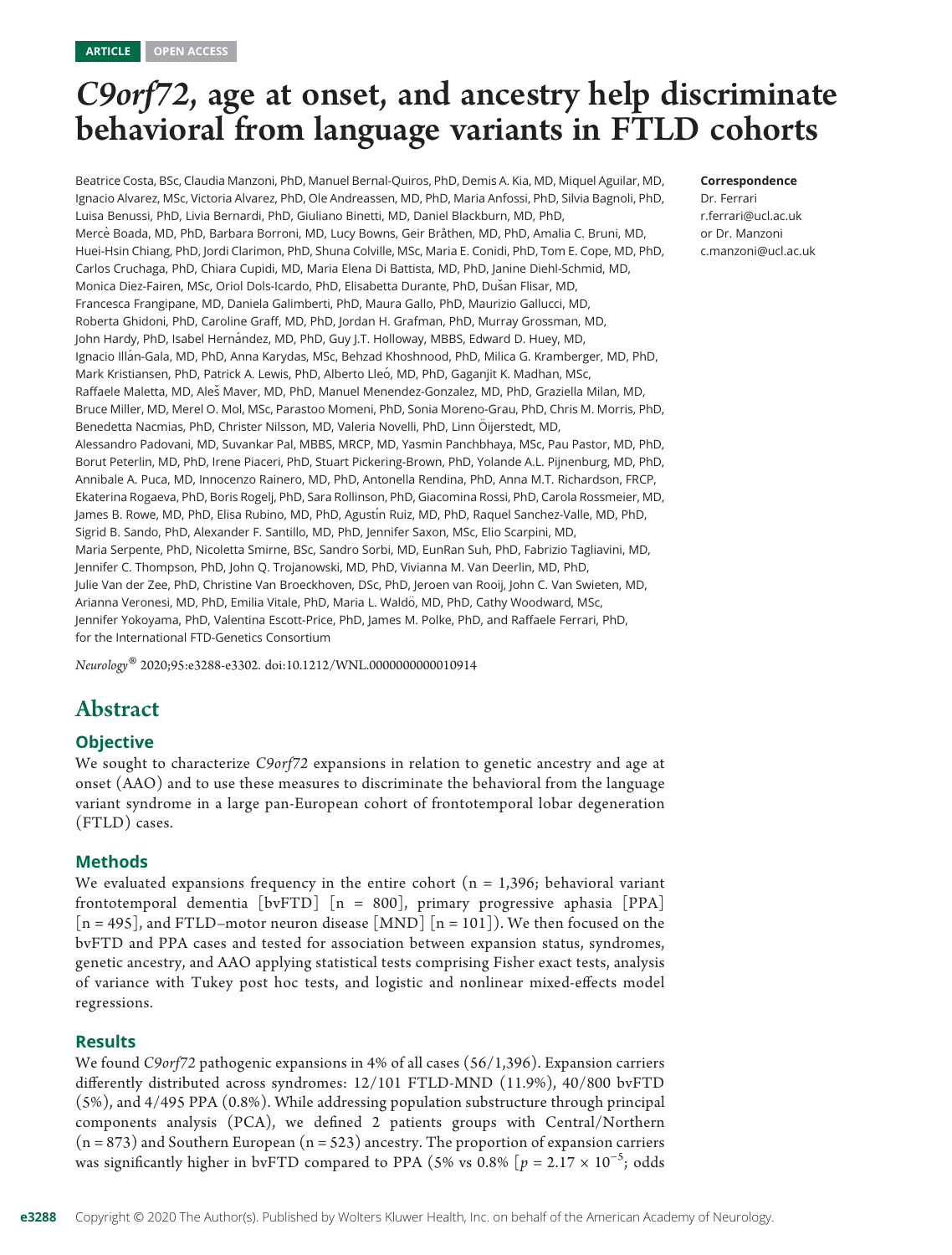ratio (OR) 6.4; confidence interval (CI) 2.31–24.99]), as well as in individuals with Central/Northern European compared to Southern European ancestry (4.4% vs 1.8% [p = 1.1 × 10−<sup>2</sup> ; OR 2.5; CI 1.17–5.99]). Pathogenic expansions and Central/Northern European ancestry independently and inversely correlated with AAO. Our prediction model (based on expansions status, genetic ancestry, and AAO) predicted a diagnosis of bvFTD with 64% accuracy.

#### **Conclusions**

Our results indicate correlation between pathogenic C9orf72 expansions, AAO, PCA-based Central/Northern European ancestry, and a diagnosis of bvFTD, implying complex genetic risk architectures differently underpinning the behavioral and language variant syndromes.

From the Institute of Neurology (B.C., D.A.K., J.H., P.A.L., R.F.), School of Pharmacy (C.M.), and UCL Movement Disorders Centre (J.H.), University College London; School of Pharmacy (C.M., P.A.L.), University of Reading, Whiteknights; Neurogenetics Laboratory (M.B.-Q., C.W., J.M.P.), National Hospital for Neurology and Neurosurgery, London, UK; Aptima Clinic (Miquel Aguilar), Terrassa; Memory Disorders Unit, Department of Neurology (I.A., M.D.-F., P.P.), University Hospital Mutua de Terrassa, Barcelona; Hospital Universitario Central de Asturias (V.A., M.M.-G.), Oviedo, Spain; NORMENT (O.A.), Institute of Clinical Medicine, University of Oslo, Norway; Regional Neurogenetic Centre (Maria Anfossi, Livia Bernardi, A.C.B., M.E.C., Chiara Cupidi, F.F., Maura Gallo, R.M., N.S.), ASPCZ, Lamezia Terme; Department of Neuroscience, Psychology, Drug Research and Child Health (S.B., B.N., I.P., S.S.), University of Florence; Molecular Markers Laboratory (Luisa Benussi, Giuliano Binetti, R.G.), IRCCS Istituto Centro San Giovanni di Dio Fatebenefratelli, Brescia, Italy; Sheffield Institute for Translational Neuroscience (SITraN), Department of Neuroscience (D.B.), University of Sheffield, UK; Research Center and Memory Clinic (M.B., I.H., S.M.-G., Agustín Ruiz), Fundació ACE, Institut Català de Neurociències Aplicades, Universitat Internacional de Catalunya (UIC), Barcelona, Spain; Centre for Neurodegenerative Disorders (B.B., A.P.), Department of Clinical and Experimental Sciences, University of Brescia, Italy; Department of Clinical Neurosciences (Lucy Bowns, T.E.C., J.B.R.), Cambridge University, UK; Department of Neurology (Geir Bråthen, S.B.S.), University Hospital of Trondheim, Norway; Dept NVS, Division of Neurogeriatrics (H.-H.C., C.G., B.K., L.O.), Karolinska Institutet, Bioclinicum Solna, ¨ Sweden; Department of Neurology (J.C., O.D.-I., I.I.-G., A.L.), IIB Sant Pau, Hospital de la Santa Creu i Sant Pau, Universitat Autònoma de Barcelona, Spain; Anne Rowling Regenerative Neurology Clinic (S.C., G.J.T.H., S.P.) and Centre for Clinical Brain Sciences (S.P.), University of Edinburgh, UK; NeuroGenomics and Informatics, Department of Psychiatry (Carlos Cruchaga), Washington University, St. Louis, MO; Cognitive Impairment Center (M.E.D.B., Maurizio Gallucci) and Immunohematology and Transfusional Medicine Service (E.D., A.V.), Local Health Authority n.2 Marca Trevigiana, Treviso, Italy; Department of Psychiatry and Psychotherapy (J.D.-S., C.R.), School of Medicine, Technical University of Munich, Germany; Department of Neurology (D.F., M.G.K.) and Clinical Institute of Medical Genetics (A.M., B.P.), University Medical Center Ljubljana, Slovenia; Dino Ferrari Center (D.G., Elio Scarpini, M.S.), University of Milan, Italy; Cognitive Neuroscience Lab, Think and Speak Lab (J.H.G.), Shirley Ryan Ability Lab, Chicago, IL; Department of Pathology and Laboratory Medicine (Murray Grossman, EunRan Suh, J.Q.T., V.M.V.D.), Center for Neurodegenerative Diseases, Perelman School of Medicine at the University of Pennsylvania, Philadelphia; UCL Dementia Research Institute (J.H.), London; Reta Lila Weston Institute (J.H.), UCL Queen Square Institute of Neurology, UK; Institute for Advanced Study (J.H.), The Hong Kong University of Science and Technology, China; Royal Edinburgh Hospital (G.J.T.H.), UK; Taub Institute for Research on Alzheimer's Disease and the Aging Brain (E.D.H.), Columbia University, New York, NY; Department of Neurology, Memory and Aging Center (A.K., B.M., J.Y.), University of California, San Francisco; UCL Genomics (M.K., G.K.M., Y.P.), UCL Great Ormond Street Institute of Child Health, London, UK; Geriatric Center Frullone ASL Napoli 1 Centro (G.M.), Napoli, Italy; Department of Neurology (M.O.M., J.v.R., J.C.V.S.), Erasmus Medical Center, Rotterdam, the Netherlands; Rona Holdings (P.M.), Silicon Valley, CA; Newcastle Brain Tissue Resource, Institute of Neuroscience (C.M.M.), Newcastle University, Campus for Ageing and Vitality, Newcastle upon Tyne, UK; Department of Neurology (C.N.), Skåne University Hospital, Malmö, Sweden; Fondazione Policlinico Universitario A. Gemelli IRCCS (V.N.), Rome, Italy; Division of Neuroscience & Experimental Psychology (S.P.-B., A.M.T.R., S.R., J.C.T.), University of Manchester, UK; Amsterdam University Medical Center (Y.A.L.P.), VU University Medical Center, the Netherlands; Cardiovascular Research Unit (A.A.P.), IRCCS Multimedica, Milan; Neurology I, Department of Neuroscience (I.R., Elisa Rubino), University of Torino; NeurOMICS laboratory (G.M., Antonella Rendina, E.V.), Institute of Biochemistry and Cell Biology (IBBC), CNR Napoli, Italy; Manchester Centre for Clinical Neurosciences (A.M.T.R., J.S., J.C.T.), Salford Royal NHS Trust, Manchester, UK; Tanz Centre for Research in Neurodegenerative Diseases (Ekaterina Rogaeva), University of Toronto, Canada; Department of Biotechnology (B.R.), Jožef Stefan Institute, Ljubljana, Slovenia; Division of Neurology V and Neuropathology (G.R., F.T.), Fondazione IRCCS Istituto Neurologico Carlo Besta, Milan, Italy; Alzheimer's Disease and Other Cognitive Disorders Unit (R.S.-V.), Hospital Clínic of Barcelona, Spain; Clinical Memory Research Unit, Department of Clinical Sciences Malmö (C.N., A.F.S.), and Division of Clinical Sciences Helsingborg, Department of Clinical Sciences Lund (M.L.W.), Lund University, Sweden; Neurodegenerative Brain Diseases Group (J.V.d.Z., C.V.B.), Center for Molecular Neurology, VIB, Antwerp, Belgium; Medical Research Council Centre for Neuropsychiatric Genetics and Genomics (V.E.-P.), Division of Psychological Medicine and Clinical Neurosciences and Dementia Research Institute, Cardiff University, UK; Instituto de Investigación Sanitaria del Principado de Asturias; (V.A.), Oviedo, Asturias; Fundació per la Recerca Biomèdica i Social Mútua Terrassa (I.A., M.D.-F., P.P.), Barcelona; Centro de Investigación Biomédica en Red de Enfermedades Neurodegenerativas (CIBERNED) (M.B., J.C., O.D.-I., I.H., I.I.-G., A.L., S.M.-G., Agust´ın Ruiz), Instituto de Salud Carlos III, Madrid, Spain; MRC Cognition and Brain Sciences Unit (Lucy Bowns, T.E.C., J.B.R.), Cambridge University, UK; Department of Neuromedicine and Movement Science (Geir Bråthen, S.B.S.), Norwegian University of Science and Technology, Trondheim, Norway; Unit for Hereditary Dementias (H.-H.C., C.G., B.K., L.O.), Theme Aging, Karolinska University Hospital, Solna, Sweden; Medical Faculty (D.F., M.G.K.), University of Ljubljana, Slovenia; Fondazione IRCCS Ca'Granda (D.G., Elio Scarpini, M.S.), Ospedale Policlinico, Milan, Italy; Penn Center for Frontotemporal Degeneration (Murray Grossman), Philadelphia, PA; Universidad de Oviedo (M.M.-G.), Asturias, Spain; IRCCS Fondazione Don Carlo Gnocchi (B.N., S.S.), Florence; Istituto di Medicina Genomica (V.N.), Università Cattolica del sacro Cuore, Rome, Italy; Amsterdam Neuroscience (Y.A.L.P.), the Netherlands; Department of Medicine and Surgery (A.A.P.), University of Salerno, Baronissi (SA), Italy; Faculty of Chemistry and Chemical Technology (B.R.), University of Ljubljana, Slovenia; Institud d'Investigacions Biomèdiques August Pi i Sunyer (R.S.-V.), Barcelona, Spain; Department of Biomedical Sciences (J.V.d.Z., C.V.B.), University of Antwerp, Belgium; and Department of Comparative Biomedical Sciences (P.A.L.), The Royal Veterinary College, London, UK.

International FTD-Genetics Consortium (IFGC) coinvestigators are listed at [links.lww.com/WNL/B240.](http://links.lww.com/WNL/B240)

Go to [Neurology.org/N](https://n.neurology.org/lookup/doi/10.1212/WNL.0000000000010914) for full disclosures. Funding information and disclosures deemed relevant by the authors, if any, are provided at the end of the article.

The Article Processing Charge was funded by MRC and Wellcome Trust.

This is an open access article distributed under the terms of the [Creative Commons Attribution License 4.0 \(CC BY\),](http://creativecommons.org/licenses/by/4.0/) which permits unrestricted use, distribution, and reproduction in any medium, provided the original work is properly cited.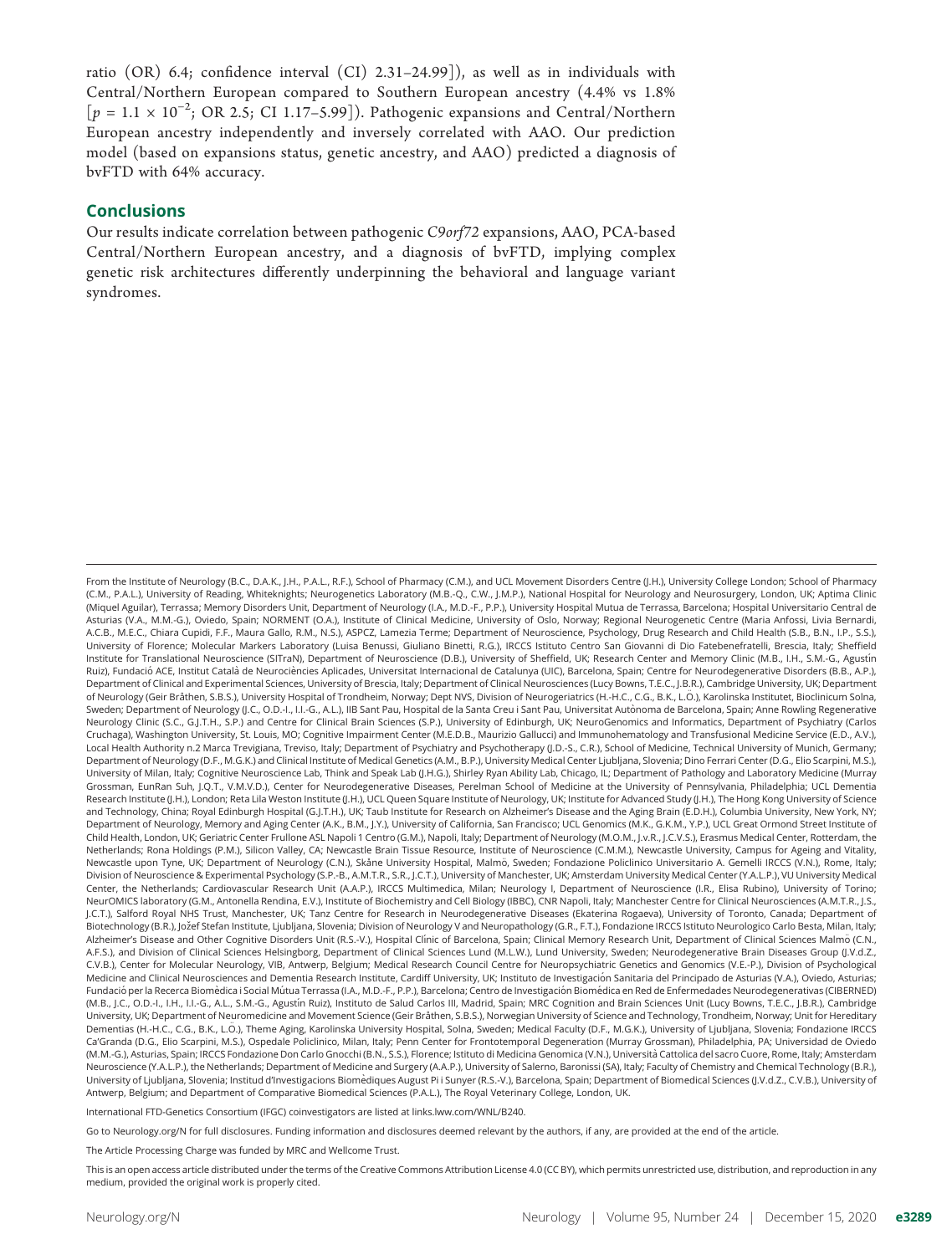# Glossary

 $AAO = age$  at onset;  $b v FTD = behavioral variant frontotemporal elementia; FTLD = frontotemporal lobar degeneration;$ IFGC = International FTD Genetics Consortium; LOOCV = leave-one-out cross-validation; MND = motor neuron disease;  $PCA$  = principal components analysis;  $PNFA$  = progressive nonfluent aphasia;  $PPA$  = primary progressive aphasia;  $rc$  = repeat counts; SNP = single nucleotide polymorphism.

Frontotemporal lobar degeneration (FTLD) refers to the second most common form of young-onset dementia after Alzheimer disease.<sup>1</sup> The major clinical syndromes are behavioral variant frontotemporal dementia  $(bvFTD)^2$  or language dysfunctions, broadly called primary progressive aphasia (PPA); the latter is subdivided into semantic dementia or semantic variant PPA and progressive nonfluent aphasia (PNFA) or nonfluent/agrammatic variant  $PPA.^{2,3}$ FTLD can also occur together with motor neuron disease (MND) or amyotrophic lateral sclerosis in a continuous spectrum of phenotypes.<sup>4</sup>

In FTLD, repeat expansions in  $C9$ orf $72<sup>5</sup>$  have been previously reported to occur in  $\sim$ 25%<sup>6–10</sup> of familial and  $\sim$ 6%<sup>11</sup> of sporadic cases (i.e., individuals with no clear familial history or genetic aetiology<sup>12</sup>). Several studies had shown high frequencies of pathogenic C9orf72 expansions in Northern vs Southern European patients (North–South axis), especially in historically isolated populations (such as the Finnish<sup>13,14</sup>), leading to the hypothesis that a Scandinavian founder might be at the basis of the spread of the C9orf72 expansion.<sup>15</sup> Other studies (based on the geographic location of the recruiting sites) challenged the North–South axis concept, reporting a high frequency  $(\sim 25\%)$  of pathogenic expansions in the Spanish population $10$  or implying to the existence of more than 1 risk haplotype.<sup>16-19</sup>

Patients with FTLD with abnormal C9orf72 repeat expansions exhibit marked phenotypic and pathologic heterogeneity, suggesting presence of additional (genetic and environmental) modifiers.<sup>20</sup> Despite conflicting studies reporting either direct or inverse correlation between repeat length and age at onset (AAO), C9orf72 expansions have been suggested to act as a genetic modifier of  $\text{AAO}.^{16,21-24}$ 

We analyzed 1,396 FTLD cases gathered through the International FTD Genetics Consortium (IFGC) ([ifgcsite.word](https://ifgcsite.wordpress.com/)[press.com/](https://ifgcsite.wordpress.com/)) phase III initiative, aiming at (1) characterizing C9orf72 expansions in relation to genetic ancestry and AAO and (2) assessing the usefulness of these measures in discriminating the behavioral from the language variant syndrome.

# Methods

### Standard protocol approvals, registrations, and patient consents

Each contributing site obtained written informed consent from all patients to be part of extended genetic studies; the current study is approved under institutional review board approval 9811/001.

#### Cohort, clinical phenotyping

FTLD cases were collected between 2016 and 2018 (within the IFGC phase III project [[ifgcsite.wordpress.com/on](https://ifgcsite.wordpress.com/ongoing-projects/)[going-projects/\]](https://ifgcsite.wordpress.com/ongoing-projects/)). The samples were recruited by clinicians and research groups who are part of the IFGC network and based in Italy, Spain, Germany, the Netherlands, Belgium, the United Kingdom, Sweden, Norway, Slovenia, or the United States (supplementary table 1, [doi.org/10.5522/](https://doi.org/10.5522/04/12418157) [04/12418157\)](https://doi.org/10.5522/04/12418157). Patients were diagnosed at each contributing site (supplementary table 2, [doi.org/10.5522/04/](https://doi.org/10.5522/04/12418157) [12418157\)](https://doi.org/10.5522/04/12418157) in a harmonized fashion according to international consensus criteria such as those of Neary et al. $<sup>2</sup>$ </sup> (for FTLD), Rascovsky et al.<sup>25</sup> (for bvFTD), Gorno-Tempini et al.<sup>3</sup> (for PPA [semantic dementia or PNFA]), and Strong et al.<sup>4</sup> (for FTLD-MND).

### Genotyping, C9orf72 repeat expansions, and analysis cohorts

A total of 1,454 cases were successfully genotyped by means of the NeuroArray<sup>26</sup> on the Illumina Infinium platform. Genotypes were used to inform on population substructure via standard principal components analysis (PCA) (supplementary figure 1, [doi.org/10.5522/04/12418157](https://doi.org/10.5522/04/12418157)), which led to the exclusion of 44 population outliers, and allowed us to address population substructure within the cohort (we identified 2 distinct [Nordic and Mediterranean] clusters; supplementary figure 2, [doi.org/10.5522/04/12418157](https://doi.org/10.5522/04/12418157)). We also assessed cryptic relatedness and excluded 14 first- or second-degree related individuals, leaving a cohort of 1,396 cases (group 0)—for which C9orf72 expansion status (i.e., presence/ absence of pathogenic expansions) was known—for analyses. Frequencies of pathogenic expansions were assessed in group 0 and further analyses were performed in (1) 1,295 cases (group 1:  $n = 800$  bvFTD and  $n = 495$  PPA) with known C9orf72 expansion status; (2) 1,179 cases (group 2;  $n = 756$ bvFTD and  $n = 423$  PPA) with known C9orf72 expansion status and AAO data available; and  $(3)$  734 cases (group 3; n = 462 bvFTD and n = 272 PPA) with AAO and repeat counts (rc; screened via repeat-primed PCR) (see references 27 and 28; supplementary Methods and supplementary figure 3, [doi.](https://doi.org/10.5522/04/12418157) [org/10.5522/04/12418157;](https://doi.org/10.5522/04/12418157) and figure 1A).

# Statistical analyses

We first assessed the frequency of pathogenic expansions in the entire cohort (group 0). The information on presence/absence of expansions was used as a binary variable  $(0 = \text{absence of})$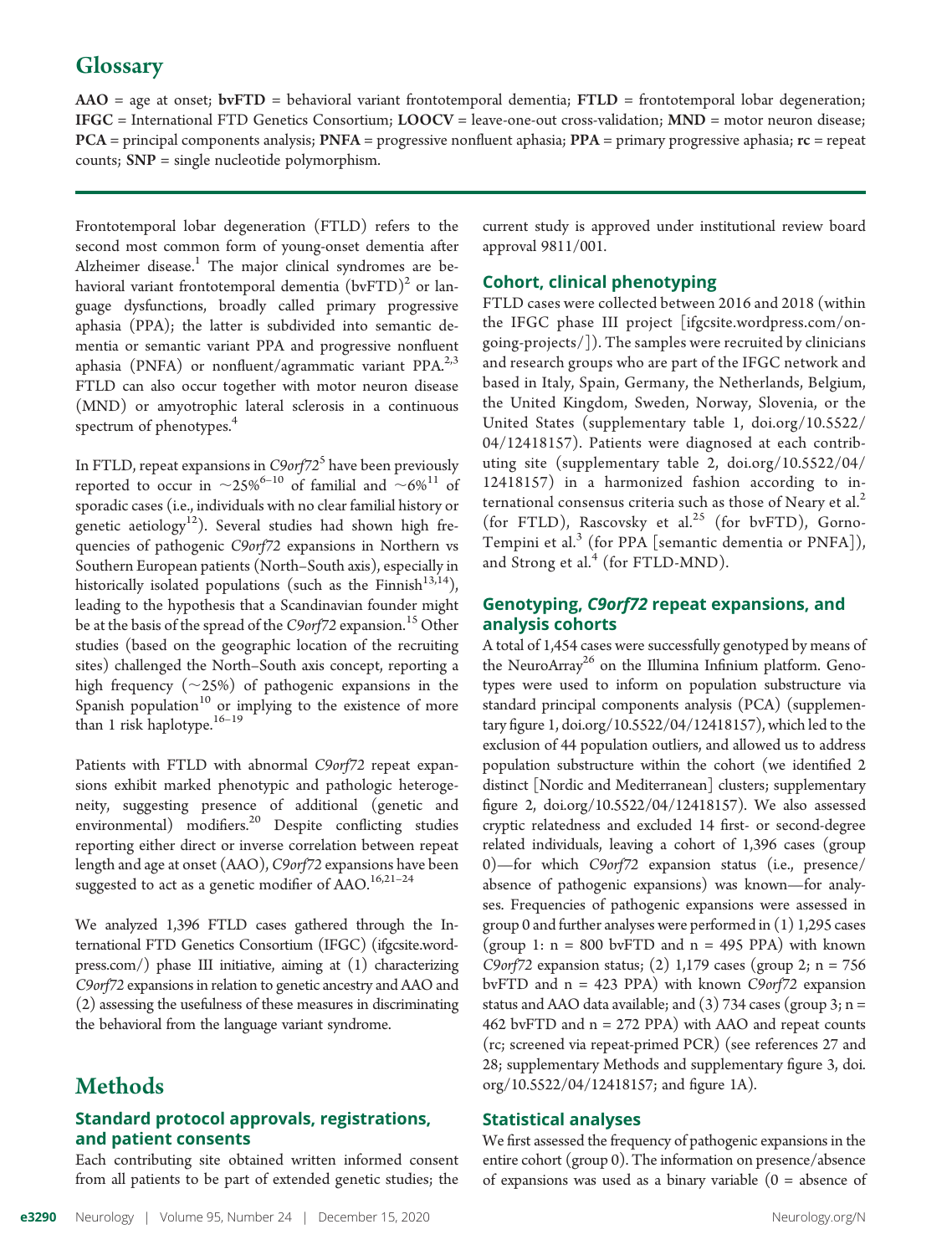



(A) Cohorts. (B) Analysis workflow. K-fold regression model. AAO = age at onset; ANOVA = analysis of variance; bvFTD = behavioral variant frontotemporal dementia; FTLD = frontotemporal lobar degeneration; logistic/cluster = logistic regression using cluster as covariate; logistic/PC1 = logistic regression using PC1 as covariate; LOOCV = leave-one-out cross-validation regression model; MND = motor neuron disease; PPA = primary progressive aphasia.

expansion;  $1 =$  presence of expansion). We then investigated differences in the frequencies of pathogenic expansions across bvFTD and PPA and the Nordic and Mediterranean clusters in group 1 (Fisher exact test) and in group 3 (logistic regression); in the latter, we used rc as a categorical variable (using no, short, intermediate, and long as factor levels) considering the following 4 categories: no expansions ( $rc = 2/3$ ), short expansions  $(4 \leq$  rc  $\leq$  8), intermediate expansions  $(9 \leq$  rc  $\leq$  24), and long expansions ( $rc \geq 25$ ), the latter representing expansions in the pathogenic range (see references 10 and 22, supplementary Methods, and supplementary figure 3, [doi.org/10.5522/04/](https://doi.org/10.5522/04/12418157) [12418157\)](https://doi.org/10.5522/04/12418157).

We then evaluated association between AAO and syndrome, genetic ancestry, and expansions (i.e., presence/absence used as a binary variable; see above) alone and with genetic ancestry as a covariate in group 2 (t test and logistic regression) and in group 3 (t test, analysis of variance with Tukey post hoc test, and logistic and linear mixed-effects model). In the latter case, we used rc as a categorical variable (see above).

Finally, we sought to build a model to predict syndrome (bvFTD vs PPA) using (1) presence/absence of pathogenic expansions (as binary variable [see above] for group 2) or  $(2)$ rc (as categorical variable [see above] for group 3), ancestry as binary variable, and AAO as continuous variable using logistic regression models (i.e., the leave-one-out cross-validation

[LOOCV] and the K-fold models). A summary of the analyses workflow can be found in figure 1B.

All analyses were performed using R studio (version 3.6.0, studio version 1.2.1335).

#### C9orf72 locus risk haplotype

Twenty (rs1110264, rs1110155, rs2150336, rs1161680, rs2589054, rs1822723, rs4879515, rs895023, rs868856, rs1977661, rs903603, rs12349820, rs10122902, rs2282241, rs1948522, rs1982915, rs2453556, rs702231, rs696826, and rs247751) of the original 42 single nucleotide polymorphisms (SNPs) constituting the (Finnish) risk haplotype<sup>29</sup> were available on the NeuroArray.<sup>26</sup> We filtered out 7 markers in order to keep 13 informative SNPs (rs1822723, rs4879515, rs868856, rs1977661, rs903603, rs10122902, rs2282241, rs1948522, rs1982915, rs2453556, rs702231, rs696826, and rs2477518) matching 13 of the 20 used in Mok et al.<sup>15</sup> We evaluated the proportion of cases carrying at least 1 risk allele (as in Mok et al.<sup>15</sup>) for each marker assessing expansion vs nonexpansion carriers (with/without ancestry stratification).

#### Data availability

All data generated or analyzed during this study are included in this published article and supplementary files 1 and 2 at [doi.](https://doi.org/10.5522/04/12418157) [org/10.5522/04/12418157](https://doi.org/10.5522/04/12418157).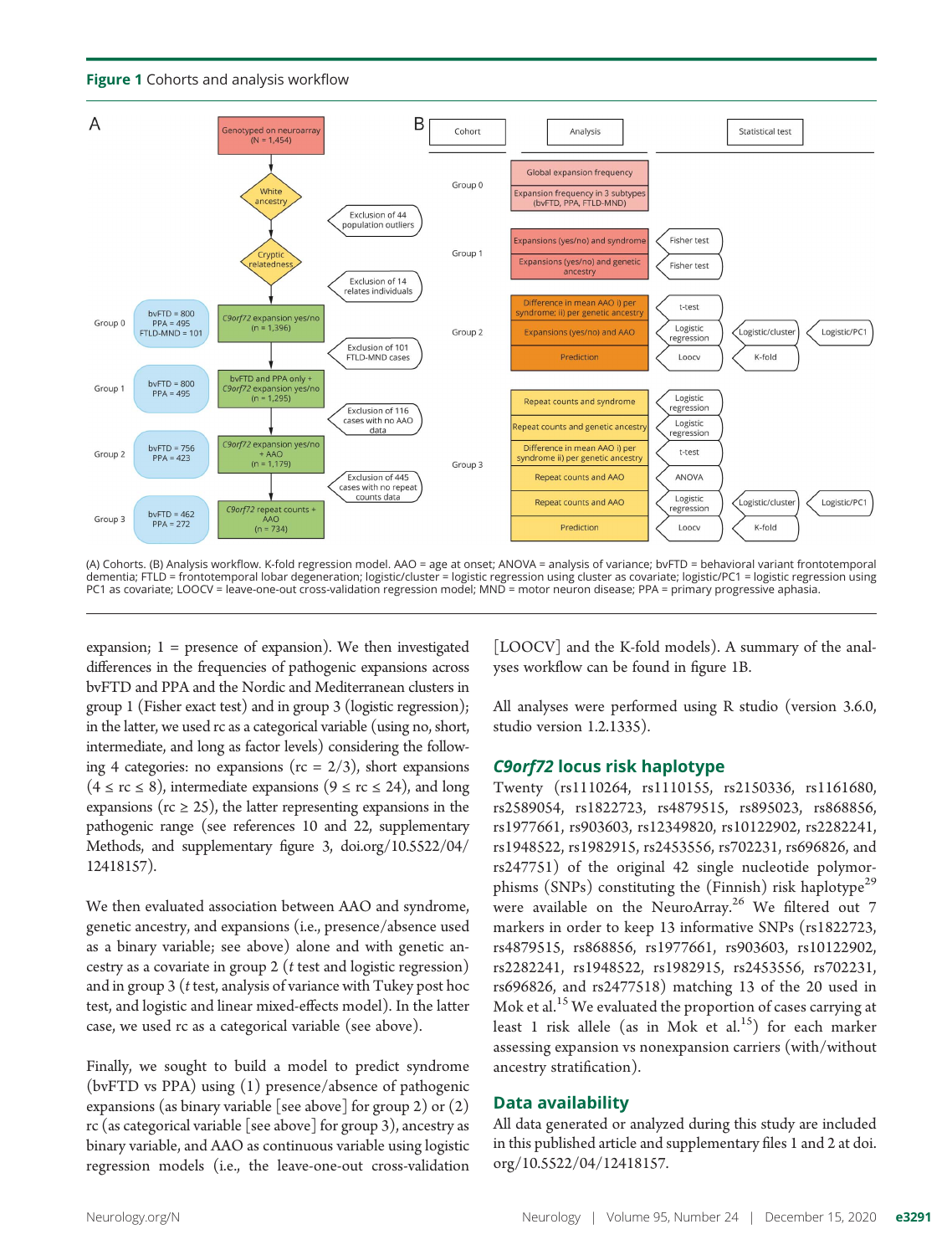# Results

#### C9orf72 expansions frequency and syndromes

We assessed the frequency of pathogenic expansions in the entire cohort and across the different syndromes in the group 0 cases (figure 1). Four percent of all cases  $(56/1,396 \; [4\%])$ carried pathogenic expansions. These were most frequent in FTLD-MND (12/101 [11.9%]) followed by bvFTD (40/800  $[5\%]$ ) and PPA  $(4/495 \ [0.8\%])$ . The higher prevalence of pathogenic expansions in bvFTD vs PPA was statistically significant (Fisher exact test:  $p = 2.17 \times 10^{-5}$ ; OR 6.4; 95% CI<br>2.31–24.99, table 1). We further explored this finding in the 2.31–24.99, table 1). We further explored this finding in the group 3 cases using logistic regression to assess association between expansion length (represented by 4 rc factor levels: short, intermediate, and long expansions, tested against no expansions) and syndromes (bvFTD vs PPA). Expansion length discriminated bvFTD from PPA with a trend that was significant in the intermediate  $(p = 4.7 \times 10^{-2})$ ; OR 1.6; CI<br>0.0061 [2.5%] = 0.94 [97.5%]) and long  $(p = 1.9 \times 10^{-3})$ . OR 0.0061 [2.5%]–0.94 [97.5%]) and long  $(p = 1.9 \times 10^{-3})$ ; OR<br>7.2: CI 0.86 [2.5%]–3.45 [97.5%]) rs ranges (with a  $\approx 90\%$ 7.2; CI 0.86 [2.5%]–3.45 [97.5%]) rc ranges (with a  $\sim$ 90% probability of a bvFTD diagnosis supported by the latter; supplementary table 3, [doi.org/10.5522/04/12418157\)](https://doi.org/10.5522/04/12418157).

#### C9orf72 expansions (and rc) and genetic ancestry

We performed PCA (PC1 vs PC2, supplementary figure 2A; PC1 vs PC3, supplementary figure 2B, [doi.org/10.5522/04/](https://doi.org/10.5522/04/12418157) [12418157](https://doi.org/10.5522/04/12418157)) to cluster the group 1 cases based on their genetic makeup. There were 2 major clusters: cluster 1 (Mediterranean) included most of the cases (439/500 [87.8%]) recruited from Southern European sites (Italy and Spain); cluster 2 (Nordic) included most of the cases (627/795 [78.8%]) recruited from Central and Northern European sites (Belgium, the Netherlands, Germany, the United Kingdom, Norway, and Sweden). Samples recruited from Eastern European (Slovenia) and North American sites distributed across both clusters, although with a higher prevalence within cluster 2 (167/795 [21%]) vs cluster 1 (42/500 [8.4%]).

| Table 1 Frequency of expansion carriers in the entire |
|-------------------------------------------------------|
| cohort and by syndrome                                |

| Cohort          | Cases, n | <b>Expansion carriers</b> | Frequency, %     |
|-----------------|----------|---------------------------|------------------|
| bvFTD           | 800      | 40                        | $5^a$            |
| <b>PPA</b>      | 495      | 4                         | 0.8 <sup>a</sup> |
| <b>FTLD-MND</b> | 101      | 12                        | 11.9             |
| <b>Total</b>    | 1.396    | 56                        | 4                |

Abbreviations: bvFTD = behavioral variant frontotemporal dementia; FTLD = frontotemporal lobar degeneration; MND = motor neuron disease; PPA = primary progressive aphasia.

Summary of expansion carrier frequency in the entire cohort (n = 1,396) and across syndromes. The higher prevalence of expansion carriers in bvFTD vs<br>PPA is statistically significant: <sup>a</sup>Fisher exact test performed to statistically evaluate the difference between the occurrence of pathogenic expansions in bvFTD vs PPA:  $p = 2.17 \times 10^{-5}$ ; odds ratio 6.4; 95% confidence interval 2.31–24.99.

| <b>Genetic ancestry</b> | Cases, n | <b>Expansion carriers</b> | Frequency, %     |
|-------------------------|----------|---------------------------|------------------|
| Nordic                  | 795      | 35                        | 4.4 <sup>a</sup> |
| Mediterranean           | 500      |                           | 1.8 <sup>a</sup> |

The higher prevalence of expansion carriers in the Nordic vs the Mediterranean cluster is statistically significant: <sup>a</sup>Fisher exact test:  $p = 1.1 \times 10^{-2}$ ; odds ratio 2.5; 95% confidence interval 1.17–5.99.

We observed a significantly higher prevalence of pathogenic expansions in the Nordic (35/795 [4.4%]) vs the Mediterranean (9/500 [1.8%]) cluster (Fisher exact test:  $p = 1.1 \times$ 10<sup>-2</sup>; OR 2.5; CI 1.17-5.99, table 2). We further evaluated this finding in the group 3 cases using logistic regression to assess association between expansion length (see above) and genetic ancestry. Expansion length discriminated the Nordic from Mediterranean cluster with a trend that was significant in the intermediate  $(p = 9.7 \times 10^{-4}, \text{OR } 2.2; \text{CI } 0.32 [2.5\%]-1.25$ <br>[97.5%]) and long  $(p = 4.7 \times 10^{-4} \text{ OR } 9.3; \text{ CI } 1.12)$ [97.5%]) and long (p = 4.7 × 10<sup>-4</sup>, OR 9.3; CI 1.12 [2.5%]–3.7 [97.5%]) rc ranges (with a  $\sim$ 90% probability of Nordic ancestry supported by the latter; supplementary table 4, [doi.org/10.5522/04/12418157](https://doi.org/10.5522/04/12418157)).

Provided differences in syndromes prevalence and distribution across the Nordic and Mediterranean clusters—bvFTD (469/795 [59%] vs 331/500 [66.2%]) and PPA (326/795  $[41\%]$  vs  $169/500$   $[33.8\%]$ ), respectively (supplementary table 5, [doi.org/10.5522/04/12418157\)](https://doi.org/10.5522/04/12418157)—we analyzed the distribution of pathogenic expansions across syndromes and clusters. Stratified Fisher exact test showed significant differences in the distribution of the pathogenic expansions between bvFTD and PPA in the Nordic (but not the Mediterranean) cluster  $(p = 1 \times 10^{-4})$ ; OR 7.87; 95% CI<br>2.43–40.52), and between the Nordic and the Mediterranean 2.43–40.52), and between the Nordic and the Mediterranean clusters for the bvFTD (but not PPA) syndrome ( $p = 1.9 \times$ 10<sup>-2</sup>; OR 2.95; 95% CI 1.31-7.52), suggesting that ancestry (Nordic) and syndrome (bvFTD) are independently associated with pathogenic expansions (table 3).

# C9orf72 repeat expansions (and counts [rc]) and AAO

We assessed AAO in the group 2 cases (figure 1). Mean AAO was significantly different between the bvFTD (61.7) and PPA (64) syndromes (t test:  $p = 1.86 \times 10^{-5}$ ; CI –3.34 to –1.25) and the Nordic (61.3) and Mediterranean (64.3) −1.25) and the Nordic (61.3) and Mediterranean (64.3) clusters (t test:  $p = 1.16 \times 10^{-7}$ ; CI 1.86–4.03) (figure 2A and<br>supplementary, table, 6, A, and B, doi org/10.5522/04/ supplementary table 6, A and B, [doi.org/10.5522/04/](https://doi.org/10.5522/04/12418157) [12418157](https://doi.org/10.5522/04/12418157)). We then assessed the relationship between pathogenic expansions and AAO via logistic regression. First, we identified a significant correlation between a decrease in AAO and presence of pathogenic expansions  $(p = 7.7 \times 10^{-4};$ <br> $R^2 = 0.008$ . CL =8.05. [2.5%] to =2.13. [97.5%]). When we  $R^2 = 0.008$ ; CI –8.05 [2.5%] to –2.13 [97.5%]). When we included genetic ancestry in the model, we observed a significant correlation with a decrease in AAO, with no difference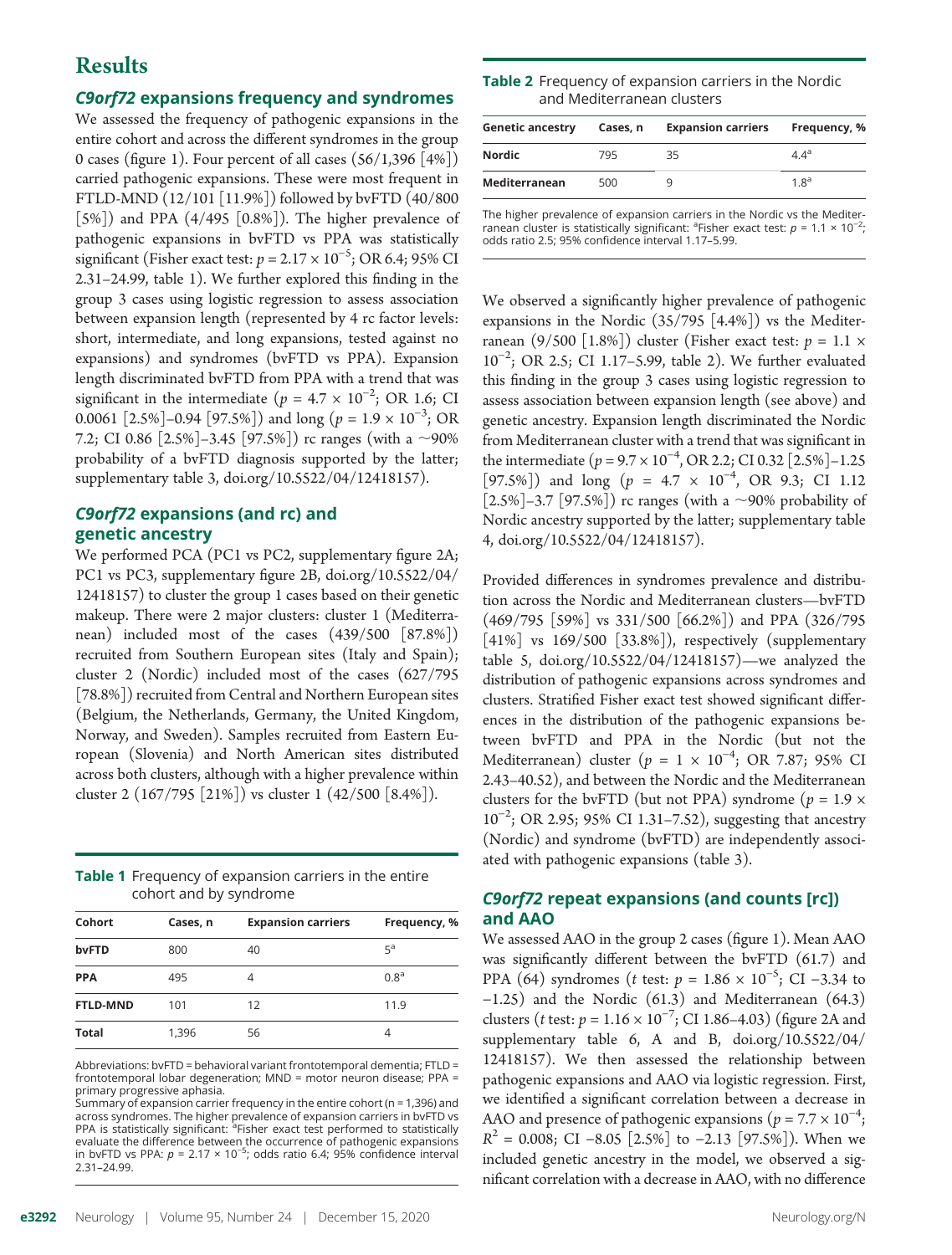Table 3 Stratified Fisher exact tests comparing prevalence of pathogenic expansions across behavioral variant frontotemporal dementia (bvFTD) and primary progressive aphasia (PPA) and the Nordic and Mediterranean clusters

|                  | <b>Expansion range</b> |               |                               |
|------------------|------------------------|---------------|-------------------------------|
|                  | Pathogenic             | Nonpathogenic | <b>Fisher exact test</b>      |
| Subtype/ancestry |                        |               |                               |
| bvFTD            |                        |               |                               |
| Mediterranean    | 8                      | 323           | $p$ = 1.9 $\times$ $10^{-2a}$ |
| <b>Nordic</b>    | 32                     | 437           |                               |
| Ancestry/subtype |                        |               |                               |
| Mediterranean    |                        |               |                               |
| bvFTD            | 8                      | 323           | $p = 1$                       |
| <b>PPA</b>       | $\mathbf{1}$           | 168           |                               |
| Nordic           |                        |               |                               |
| bvFTD            | 32                     | 437           | $p$ = 1 $\times$ $10^{-4b}$   |
| <b>PPA</b>       | 3                      | 323           |                               |

p Values presented in the table are corrected for multiple testing statistics. Prior correction p values were as follows: <sup>a</sup>(uncorrected) Fisher exact test: p = 4.7 × 10<sup>–3</sup>; odds ratio 2.95; 95% confidence interval 1.31–7.52: significant difference in the prevalence of bvFTD expansion carriers in the Nordic vs the<br>Mediterranean cluster; <sup>b</sup>(uncorrected) Fisher exact test p = 2.7 × 10<sup>–</sup> prevalence of expansion carriers in bvFTD vs PPA within the Nordic cluster.

in using either cluster  $(p = 2.3 \times 10^{-3})$ ; CI –7.5 [2.5%] to –1.63<br>[97.5%] for pathogenic expansions: n = 2.3 × 10<sup>-7</sup>; CI –3.9 [97.5%] for pathogenic expansions;  $p = 2.3 \times 10^{-7}$ ; CI –3.9<br>[2.5%] to –1.77 [97.5%] for cluster:  $R^2$  – 0.03) or PC1 (n – [2.5%] to  $-1.77$  [97.5%] for cluster;  $R^2 = 0.03$ ) or PC1 (p = 2.1 × 10−<sup>3</sup> ; CI −7.5 [2.5%] to −1.66 [97.5%] for pathogenic expansions;  $p = 6.4 \times 10^{-7}$ ; CI 30.1 [2.5%]–68.9 [97.5%] for PC1;  $R^2$  = 0.028) as covariate and an almost 4-fold goodness of fit increase (supplementary table 7, A–C, [doi.org/10.5522/](https://doi.org/10.5522/04/12418157) [04/12418157](https://doi.org/10.5522/04/12418157)). Of note, when comparing the 2 regression models (with/without genetic ancestry as covariate) through the log-likelihood  $R^2$  ratio test, the difference (between the 2 models) appeared not to be due to chance  $(p < 10^{-12})$ (supplementary table 7, B and C, [doi.org/10.5522/04/](https://doi.org/10.5522/04/12418157) [12418157\)](https://doi.org/10.5522/04/12418157).

We further evaluated the relationship between expansion length (represented by 4 rc factor levels—short, intermediate, and long expansions, tested against no expansions) and AAO in the group 3 cases (figure 1). First, we independently analyzed association between AAO and (1) genetic ancestry—mean AAO 60.9 and 64.6 in the Nordic and Mediterranean cluster, respectively (*t* test:  $p = 2.1 \times$ 10−<sup>7</sup> ; CI 2.32–5.09; supplementary table 8A, [doi.org/10.](https://doi.org/10.5522/04/12418157) [5522/04/12418157](https://doi.org/10.5522/04/12418157)); (2) syndrome—mean AAO 61.7 and 63.5 in the bvFTD and PPA syndromes, respectively (t test:  $p = 9.1 \times 10^{-3}$ ; CI –3.11 to –0.44; supplementary<br>table 8B, doi org/10.5522/04/12418157) and (3) expantable 8B, [doi.org/10.5522/04/12418157\)](https://doi.org/10.5522/04/12418157), and (3) expansion length—mean AAO 63.2 for both no and short expansions, 61 for intermediate expansions, and 58 for long expansions (analysis of variance  $p = 3.6 \times 10^{-2}$ ; CI –10.2 to

−0.23 for long vs no expansions) (supplementary table 8D, figure 2B and C: [doi.org/10.5522/04/12418157\)](https://doi.org/10.5522/04/12418157). We then assessed the relationship between expansion length (see above) and AAO via logistic regression. First, we identified a significant correlation between a decrease in AAO and both intermediate and long expansions ( $p = 4 \times 10^{-2}$ ; CI –4.36<br>[2.5%] to –0.96 [97.5%] for intermediate and  $p = 7 \times 10^{-3}$ . [2.5%] to –0.96 [97.5%] for intermediate and p =  $7 \times 10^{-3}$ ; CI –9.05 [2.5%] to –1.43 [97.5%] for long expansions;  $R^2$  = 0.017) (supplementary table 9A, [doi.org/10.5522/04/](https://doi.org/10.5522/04/12418157) [12418157\)](https://doi.org/10.5522/04/12418157). When we included genetic ancestry in the model, we observed a significant correlation with a decrease in AAO, no difference in using either cluster ( $p = 4.7 \times$ 10−<sup>2</sup> ; CI −7.65 [2.5%] to −0.05 [97.5%] for long vs no expansion;  $p = 2.38 \times 10^{-6}$ ; CI –4.73 [2.5%] to –1.97<br>[97.5%] for cluster:  $R^2$  – 0.045) or PC1 (n – 5.98 × 10<sup>-2</sup>; CI [97.5%] for cluster;  $R^2 = 0.045$ ) or PC1 ( $p = 5.98 \times 10^{-2}$ ; CI<br>-7.5 [2.5%] to 0.14 [97.5%] for long vs. no expansion:  $n =$ <sup>−</sup>7.5 [2.5%] to 0.14 [97.5%] for long vs no expansion; p <sup>=</sup>  $1.2 \times 10^{-6}$ ; CI 39.8 [2.5%] –92.9 [97.5%] for PC1;  $R^2 = 0.047$ ) as covariate and an almost 3-fold goodness of fit 0.047) as covariate and an almost 3-fold goodness of fit increase (supplementary table 9, A–C, [doi.org/10.5522/](https://doi.org/10.5522/04/12418157) [04/12418157\)](https://doi.org/10.5522/04/12418157). Of note, when comparing the 2 regression models (with/without genetic ancestry as covariate) through the log-likelihood  $R^2$  ratio test, the difference (between the 2 models) appeared not to be due to chance  $(p < 10^{-12})$  (supplementary table 9, B and C, [doi.org/10.](https://doi.org/10.5522/04/12418157) [5522/04/12418157\)](https://doi.org/10.5522/04/12418157). These findings were further supported by nonlinear mixed-effects model regression using genetic ancestry as random effect covariate (for long vs no expansion; see supplementary table 10, [doi.org/10.5522/](https://doi.org/10.5522/04/12418157) [04/12418157\)](https://doi.org/10.5522/04/12418157).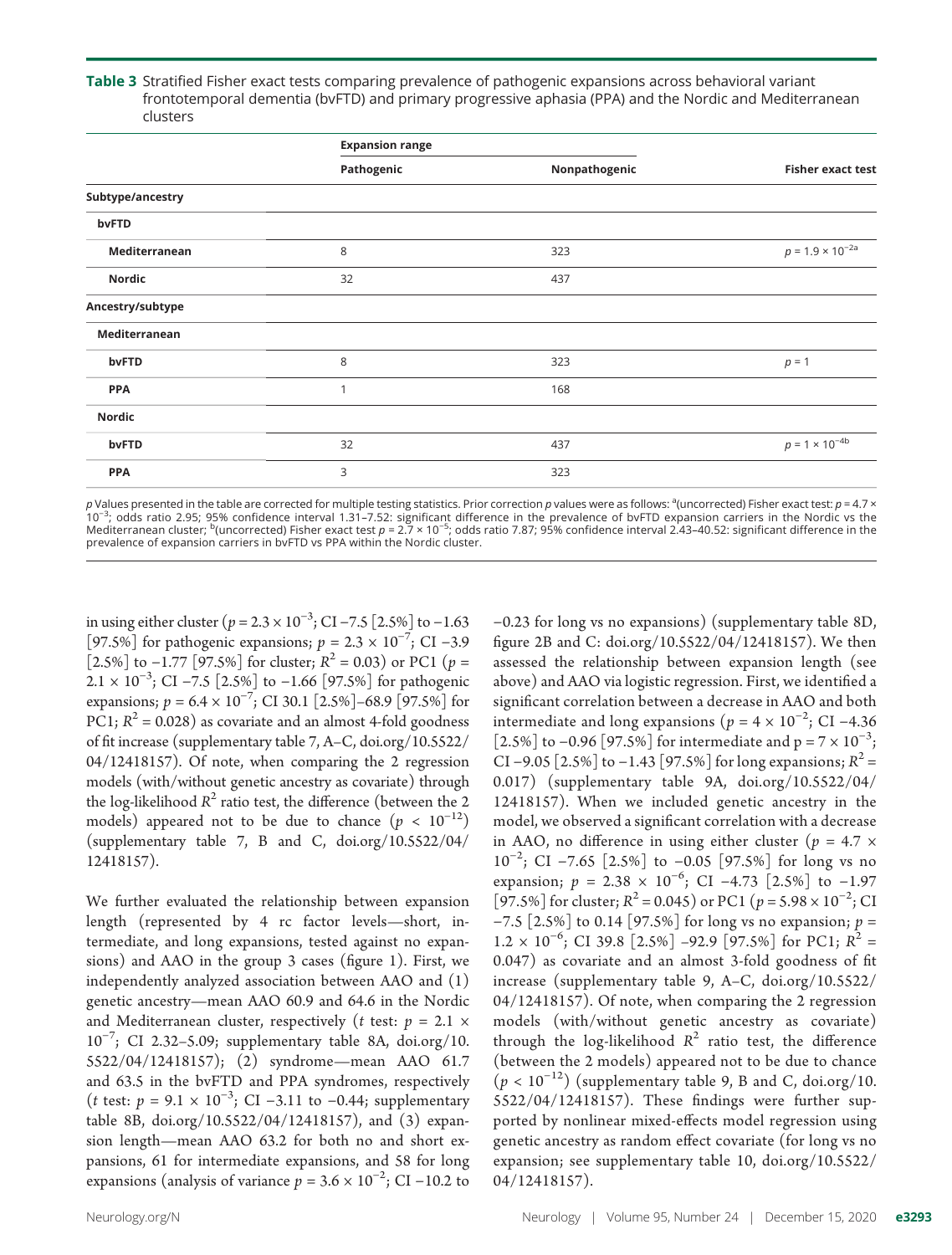



(A) AAO in the group 2 cases. Mean AAO behavioral variant frontotemporal dementia (bvFTD) (61.7) and primary progressive aphasia (PPA) (64) (t test: p = 1.86 × 10−<sup>5</sup> ; confidence interval [CI] −3.34 to 1.25); mean AAO Nordic (61.3) and Mediterranean (64.3) clusters (t test: p = 1.16 × 10−<sup>7</sup> ; CI 1.86–4.03). (B) AAO in the group 3 cases. Mean AAO bvFTD (61.7) and PPA (63.5) (t test:  $p$  = 9.1 × 10<sup>-3</sup>; Cl −3.11 to 0.44); mean AAO Nordic (60.9) and Mediterranean (64.6) (t test:  $p$  = 2.1 ×<br>10<sup>-7</sup>; Cl 2.32–5.09). (C) AAO in the group 3 cases. (58) evaluated via analysis of variance test.

#### C9orf72 locus risk haplotype

All of the risk alleles for the 13 markers—shortest informative stretch of the original risk haplotype<sup>15,29</sup> available to us—were seen in  $(1)$  40/56  $(71.4%)$  expansion carriers vs 380/1,340 (28.4%) nonexpansion carriers in the entire cohort; (2) 33/47 (70.2%) expansion carriers vs 228/826 (27.6%) nonexpansion carriers in the Nordic cluster; and (3) 7/9 (77.8%) expansion carriers vs 152/514 (29.6%) nonexpansion carriers in the Mediterranean cluster. Comparing the proportion of risk allele carriers (expansion vs nonexpansion carriers) for each single marker, 5/13 markers (rs4879515, rs868856, rs903603, rs2282241, rs2453556) were significant in the Nordic cluster, and none in the Mediterranean cluster (supplementary figure 4, [doi.](https://doi.org/10.5522/04/12418157) [org/10.5522/04/12418157](https://doi.org/10.5522/04/12418157)). Rs2477518 showed variable frequencies for the risk allele (T) across expansion vs nonexpansion carriers (and the 2 clusters), thus making this most probably a negligible marker within this stretch, as hinted previously.<sup>15,17</sup> Rs3849942, previously suggested as a surrogate marker for the risk haplotype,  $15$  was not among the SNPs available to us. We used rs868856, displaying strongest linkage disequilibrium with rs3849942  $(D' = 0.96; R<sup>2</sup> = 0.7; Idlink.nci.nih.gov/),$  as informative proxy: the risk allele segregated differently across expansion vs nonexpansion carriers in the Nordic and Mediterranean cluster (as for rs2453556), possibly suggesting these 2 as the most conserved markers of the original risk haplotype across populations in expansion carriers (highlighted in blue in supplementary figure 4, [doi.org/10.5522/](https://doi.org/10.5522/04/12418157) [04/12418157\)](https://doi.org/10.5522/04/12418157).

#### Syndrome prediction

We then sought to build a model to predict syndrome (bvFTD vs PPA) and assess its accuracy. We analyzed both groups 2 and 3 cases using expansion status (presence/ absence of expansion for group 2 and the 4 rc factor levels for group 3 [see Methods]), genetic ancestry (using either cluster or PC1) as binary variables, and AAO as a continuous variable in logistic regression models. We observed an accuracy of  $\sim 0.64$  (group 2; supplementary table 11, [doi.org/10.5522/04/12418157\)](https://doi.org/10.5522/04/12418157) and  $\sim$ 0.62 (group 3; supplementary table 12, [doi.org/](https://doi.org/10.5522/04/12418157) [10.5522/04/12418157\)](https://doi.org/10.5522/04/12418157) in predicting bvFTD; there were no differences in the outcome when using either cluster or PC1 as covariates in both (LOOCV and K-fold) models.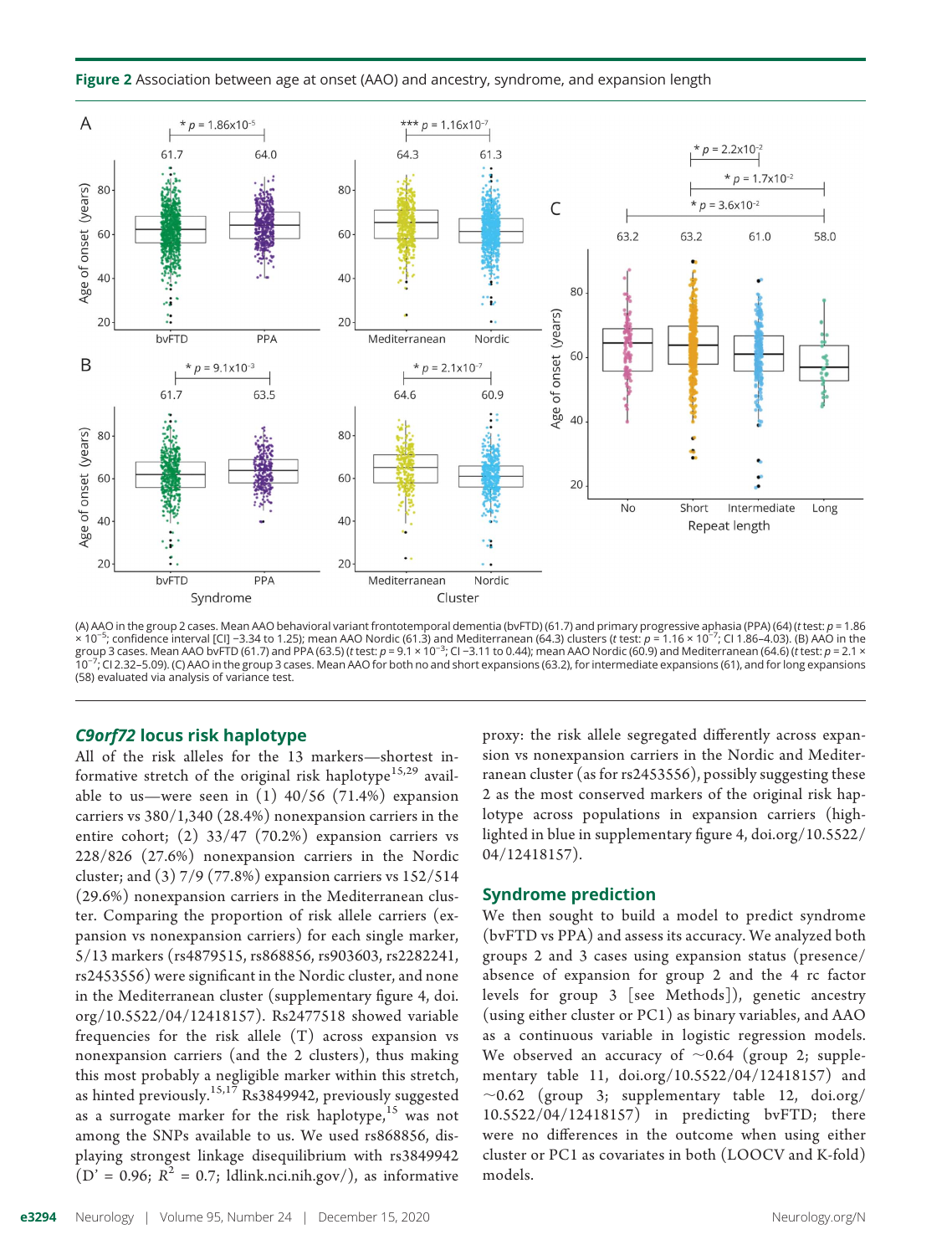# **Discussion**

This study aimed to characterize C9orf72 expansions in relation to genetic ancestry and AAO and to assess the usefulness of these measures in discriminating the behavioral from the language variant syndrome in a large pan-European cohort of 1,396 FTLD cases.

To our knowledge, the current work is unique in that, prior to characterizing the expansions, we excluded populationsubstructure bias using genome-wide genotyping data to cluster the cases on the basis of their genetic makeup. After PCA, we identified 2 distinct clusters including samples with geographic ancestry corresponding to Southern Europe (Mediterranean cluster) and Central/Northern Europe (Nordic cluster). Our analyses not only showed that patients from the Nordic cluster presented significantly higher frequency of pathogenic C9orf72 expansions compared to the Mediterranean cluster, but also that a core stretch of markers  $(n = 8)$  of the Finnish risk haplotype<sup>29</sup> appeared to be conserved across the Nordic expansion carriers, whereas there was a similar tendency for (just) 2 of such markers in the Mediterranean expansion carriers. Several studies had shown high frequencies of long C9orf72 expansions in Northern vs Southern European patients (North–South axis). $13-15$  Other studies (based on the geographic location of the recruiting sites) challenged the North–South axis concept, $10$  or the founder effect implying the existence of more than 1 risk haplotype.<sup>16–19</sup> All this taken together, our current data appear to support the North–South axis hypothesis and suggest that rearrangements (and instability)<sup>16,19</sup> at the C9orf72 locus might have occurred, reducing the level of conservation of the original risk haplotype across the European population.

We found pathogenic expansions in  $\sim$ 4% of all cases and that the proportion of expansion carriers was significantly higher in bvFTD compared to PPA. The fact that we overall identified significant association between pathogenic expansions and a diagnosis of bvFTD and Central/Northern European ancestry findings in line with previous reports<sup>8,10,13,20,30-34</sup>—suggests that C9orf72 expansions might serve as useful genetic fingerprint to define subpopulations of FTLD (figure 3). Of note, we observed a trend of association with syndrome (bvFTD) and genetic ancestry (Central/Northern European) already supported by the intermediate repeat counts ( $9 \leq rc \leq 24$ ) category. This appears in line with previous reports suggesting that individuals with 7–24 alleles might have an increased risk to convert to carriers of pathologic repeat expansions $10,22$  and may, altogether, be useful information in the context of diagnostics.

Despite some previous conflicting reports of direct (or inverse) correlation between C9orf72 expansions and AAO,<sup>16,21,23</sup> we (as others<sup>22,24</sup>) found a significant inverse correlation between C9orf72 expansion length and AAO. In addition, and interestingly, our data also indicate that Central/Northern European genetic ancestry contributes to a decreased AAO (independently from the expansions),



possibly implying a more complex genetic signature (or architecture), and subsequently molecular mechanisms, underpinning this feature. Clearly, disease mechanisms that involve C9orf72 expansion length and AAO are complex, thus it is likely that additional factors might further modulate their relationship and effect on the phenotype (see also Babić Leko et al. $^5$ ).

While using expansion length, genetic ancestry, and AAO in a regression model to discriminate behavioral from language variant subtypes, we found that such measures supported a prediction of bvFTD with 64% accuracy.

Our results have a number of implications. First, provided that significant variation exists in the genetic architecture of the Caucasian population,<sup>35</sup> genetic variability characterizing and differentiating Nordic vs Mediterranean subjects (such as in the case of our cohort) might influence predisposition to harboring longer repeat expansions. In other repeat expansion diseases—e.g., Huntington disease or other microsatellite diseases, including myotonic dystrophy and spinocerebellar ataxias<sup>35</sup>—the presence of specific haplogroups in Western European populations occurs with a manifold increase in prevalence of repeats compared to other ethnic groups and populations.<sup>36</sup> Second, different genetic risk architectures underpinning different (and possibly genetically more homogeneous) subpopulations of patients may exist within the FTLD population.

In a nutshell, our results imply that a significantly higher proportion of FTLD cases, with Nordic rather than Mediterranean genetic ancestry, is likely to develop bvFTD in presence of intermediate and long (pathogenic) expansions, whereas long (pathogenic) expansions are (almost) negligible in PPA, regardless of ancestry. Clearly, multiple factors including genetic heterogeneity, epigenetic changes, ethnicity, as well as environmental factors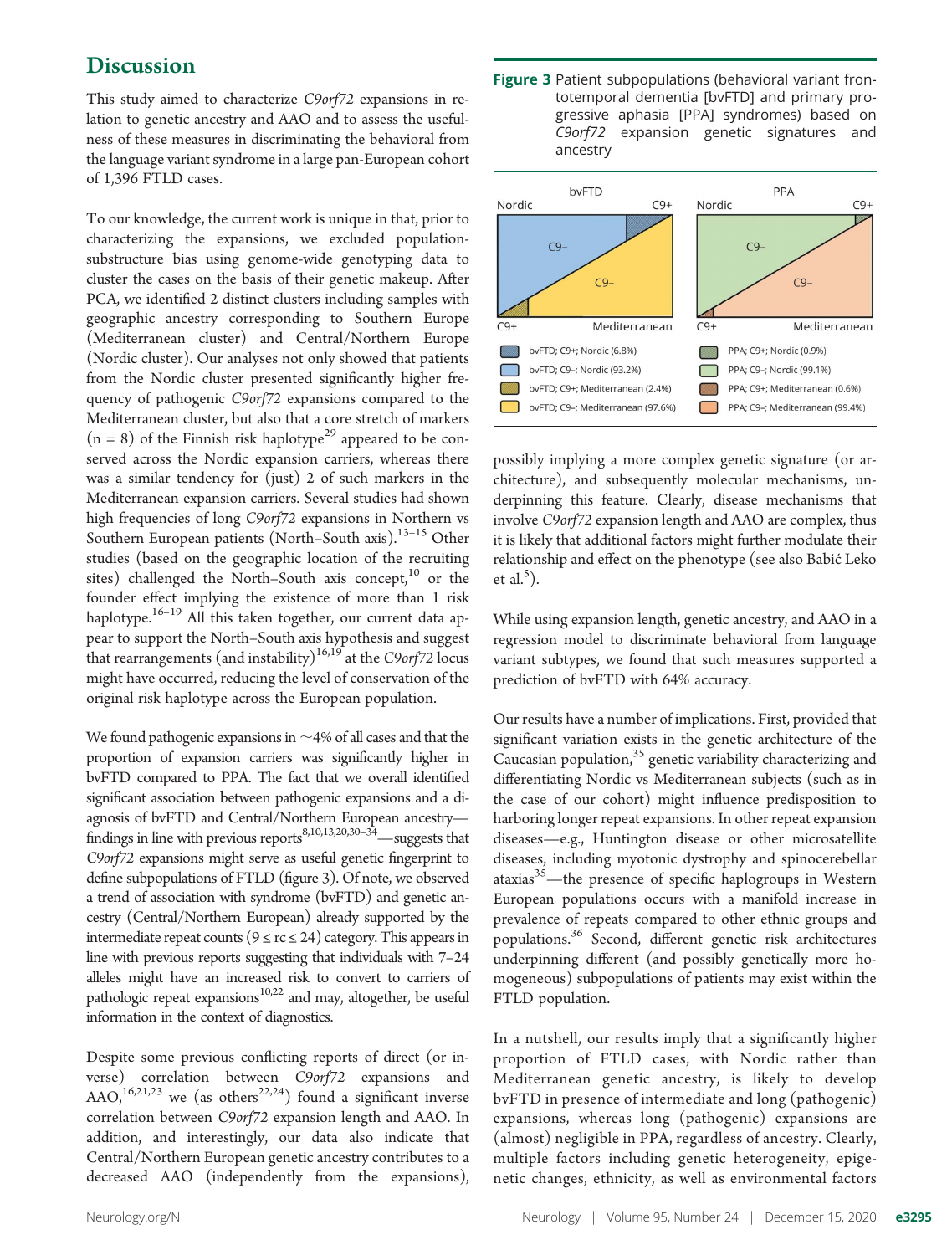and habits that may subsist within and across multicultural cohorts, all together, contribute to disease predisposition, onset, and progression.22,37,38 These concepts, reinforced by our study, warrant further characterization of genetic, environmental, and additional clinical measures to finetune models able to predict disease outcome to complement diagnostic criteria, and possibly assist in the identification of informative cohorts for tailored clinical trials and the development of effective personalized therapies.

#### Acknowledgment

The authors thank the patients and their families and the IFGC [\(ifgcsite.wordpress.com/\)](https://ifgcsite.wordpress.com/) phase III network.

# Study funding

R. Ferrari and B. Costa are supported by funding from the Alzheimer's Society (grants 284 and 447). V. Alvarez and M. Menendez-Gonzalez are supported by the Fondos Feder (grant PI 15/00878). O. Andreassen is supported by the Research Council of Norway (grant 223273), Norwegian Health Association, and the KG Jebsen Stiftelsen. L. Benussi, R. Ghidoni, G. Rossi, and F. Tagliavini are supported by the Italian Ministry of Health–Ricerca Corrente. G. Bråthen and R. Ghidoni are supported by the Italian Ministry of Health (grant RF-2016-02361492). D. Blackburn is supported by the Sheffield Biomedical Research Centre. L. Bernardi is supported by the National Institute for Health Research Cambridge Biomedical Research Centre and Biomedical Research Unit in Dementia (NIHR, grant RG64473). T.E. Cope is supported by the Association of British Neurologists; the recruitment and clinical characterization of research participants at Washington University were supported by NIH (grants R01AG044546, RF1AG053303, R01AG058501, U01AG058922, P50 AG05681, P01 AG03991, and P01 AG026276). F. Frangipane is supported by ONLUS Lamezia Terme. C. Graff is supported by grants from JPND Prefrontals Swedish Research Council (VR) 529-2014-7504, Swedish Research Council (VR) 2015-02926, Swedish Research Council (VR) 2018-02754, Swedish FTD Initiative-Schörling Foundation, Swedish Brain Foundation, Swedish Alzheimer Foundation, Stockholm County Council ALF, Karolinska Institutet Doctoral Funding, and StratNeuro, Swedish Demensfonden. M. Gallo is supported by the NIH (grant AG054519). M. Gallucci, E. Scarpini, J.C. Thompson and V.M. Van Deerlin are supported by the NIH (grant AG017586, and P30 AG10124 and U01 AG062418). J. Hardy and P.A. Lewis are supported by an MRC Programme grant (MR/N026004/1). J. Hardy is supported by the UK Dementia Research Institute, which receives its funding from DRI Ltd, funded by the UK Medical Research Council, Alzheimer's Society and Alzheimer's Research UK, Wellcome Trust (award 202903/Z/16/Z), Dolby Family Fund, National Institute for Health Research University College London Hospitals Biomedical Research Centre, BRCNIHR Biomedical Research Centre at University College London Hospitals NHS Foundation Trust, and University College London. R. Maletta is supported by the Associazione per la

e3296 Neurology | Volume 95, Number 24 | December 15, 2020 [Neurology.org/N](http://neurology.org/n) Neurology.org/N

Ricerca Neurogenetica. B. Miller is supported by the NIH (grants P50-AG023501 and P01-AG1972403) (BLM). C.M. Morris is supported by the Newcastle Brain Tissue Resource, the UK Medical Research Council (grant G0400074), the NIHR Newcastle Biomedical Research Centre awarded to the Newcastle upon Tyne NHS Foundation Trust and Newcastle University, and a grant from the Alzheimer's Society and Alzheimer's Research UK as part of the Brains for Dementia Research Project. B. Nacmias and S.B. Sando are supported by the Ricerca di Ateneo 2019. E. Rogaeva is supported by the Canadian Consortium on Neurodegeneration in Aging. B. Rogelj is supported by grants from the Slovenian Research Agency (grants P4-0127, J3-8201, J3-9263). J. van Rooij is supported by the Wellcome Trust (grant 103838), by the Medical Research Council (grant number SUAG004/91365), and by the National Institute for Health Research Cambridge Biomedical Research Centre and Biomedical Research Unit in Dementia (NIHR, grant RG64473). A. Rendina is supported by the Innovative Medicines Initiative 2 Joint Undertaking, which receives support from the European Union's Horizon 2020 research and innovation programme and EFPIA (grant 115975), by Acción Estratégica en Salud integrated in the Spanish National  $R + D + I$  Plan (grants PI13/02434 and PI16/01861), by ISCIII (Instituto de Salud Carlos III) Subdirección General de Evaluación, and by the Fondo Europeo de Desarrollo Regional (FEDER-Una manera de Hacer Europa). M. Boada and A. Ruiz are funded by Fundación bancaria La Caixa and Grifols SA (GR@ACE project). R. Sanchez-Valle is funded by the Spanish National Institute of Health Carlos III (ISCIII) under the aegis of the EU Joint Programme–Neurodegenerative Disease Research (JPND) (grant AC14/00013) and Fundacio Marato de TV3 (20143810) (RSV). J.Q. Trojanowski is supported by the NIH (grant AG09215). C. Van Broeckhoven and J. Van der Zee are supported by the Flemish Government initiated Impulse Program on Networks for Dementia Research (VIND) and the Methusalem Excellence Program, by the Research Foundation Flanders (FWO), and by the University of Antwerp Research Fund (Belgium). M.L. Waldö is supported by the Elly Berggren Foundation. J. Yokoyama is funded by NIA K01 AG049152.

# **Disclosure**

C. Cruchaga receives research support from Biogen, EISAI, Alector, and Parabon. The funders of the study had no role in the collection, analysis, or interpretation of data, in the writing of the report, or in the decision to submit the paper for publication. C. Cupidi is a member of the advisory board of ADx Healthcare and Vivid Genomics. B. Costa, C. Manzoni, M. Bernal-Quiros, D.A. Kia, M. Aguilar, I. Alvarez, V. Alvarez, O. Andreassen, M. Anfossi, S. Bagnoli, L. Benussi, L. Bernardi, G. Binetti, D. Blackburn, M. Boada, B. Borroni, L. Bowns, G. Bråthen, A.C. Bruni, H.-H. Chiang, J. Clarimon, S. Colville, M.E. Conidi, T.E. Cope, C. Cruchaga, M.E. Di Battista, J. Diehl-Schmid, M. Diez-Fairen, O. Dols-Icardo, E. Durante, D. Flisar, F. Frangipane, D. Galimberti, M. Gallo, M. Gallucci, R.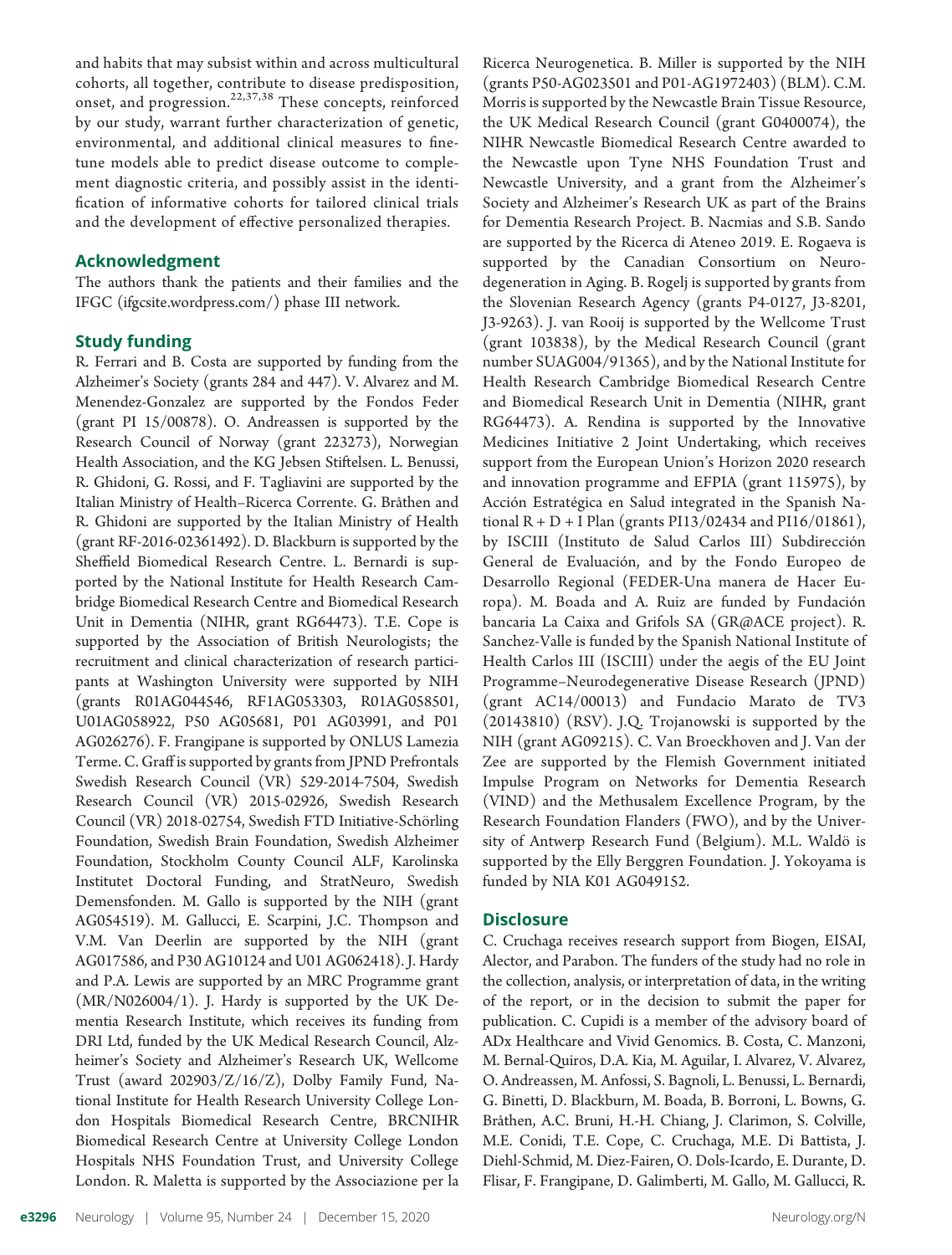Ghidoni, C. Graff, J.H. Grafman, M. Grossman, J. Hardy, I. Hernández, G.J.T. Holloway, E.D. Huey, I. Illán-Gala, A. Karydas, B. Khoshnood, M.G. Kramberger, M. Kristiansen, P.A. Lewis, A. Lleó, G.K. Madhan, R. Maletta, A. Maver, M. Menendez-Gonzalez, G. Milan, B. Miller, M.O. Mol, P. Momeni, S. Moreno-Grau, C.M. Morris, B. Nacmias, C. Nilsson, V. Novelli, L. Oijerstedt, A. Padovani, S. Pal, Y. ¨ Panchbhaya, P. Pastor, B. Peterlin, I. Piaceri, S. Pickering-Brown, Y.A.L. Pijnenburg, A.A. Puca, I. Rainero, A. Rendina, A.M.T. Richardson, E. Rogaeva, B. Rogelj, S. Rollinson, G. Rossi, C. Rossmeier, J.B. Rowe, E. Rubino, A. Ruiz, R. Sanchez-Valle, S.B. Sando, A.F. Santillo, J. Saxon, E. Scarpini, M. Serpente, N. Smirne, S. Sorbi, E. Suh, F. Tagliavini, J.C. Thompson, J.Q. Trojanowski, V.M. Van Deerlin, J. Van der Zee, C. Van Broeckhoven, J. van Rooij, J.C. Van Swieten, A. Veronesi, E. Vitale, M.L. Waldö, C. Woodward, J. Yokoyama, V. Escott-Price, J.M. Polke, and R. Ferrari report no disclosures relevant to the manuscript. Go to [Neurology.org/N](https://n.neurology.org/lookup/doi/10.1212/WNL.0000000000010914) for full disclosures.

# Publication history

Received by Neurology April 15, 2020. Accepted in final form August 12, 2020.

#### Appendix 1 Authors

| Name                             | Location                                                                                                         | Contribution                                                                                                             |
|----------------------------------|------------------------------------------------------------------------------------------------------------------|--------------------------------------------------------------------------------------------------------------------------|
| <b>Beatrice</b><br>Costa, BSc    | University College<br>London, Institute of<br>Neurology, UK                                                      | C9orf72 expansions<br>screening, data<br>interpretation and<br>drafting of manuscript                                    |
| Claudia<br>Manzoni, PhD          | School of Pharmacy,<br>University College<br>London, UK                                                          | Project design, data<br>analyses and<br>interpretation,<br>manuscript drafting                                           |
| Manuel<br>Bernal-<br>Quiros, PhD | Neurogenetics<br>Laboratory, National<br><b>Hospital for Neurology</b><br>and Neurosurgery,<br>London, UK        | C9orf72 expansions<br>screening, data<br>interpretation and<br>drafting of manuscript                                    |
| Demis A. Kia,<br>МD              | University College<br>London, Institute of<br>Neurology, UK                                                      | Data interpretation and<br>drafting of manuscript                                                                        |
| <b>Miguel</b><br>Aguilar, MD     | Aptima Clinic, Terrassa,<br>Barcelona, Spain                                                                     | Critical review of manuscript<br>for intellectual content.<br>contribution of samples and<br>demographics metadata       |
| Ignacio<br>Alvarez, MSc          | Memory Disorders Unit,<br>Department of Neurology,<br>University Hospital Mutua de<br>Terrassa, Barcelona, Spain | Critical review of manuscript<br>for intellectual content.<br>contribution of samples and<br>demographics metadata       |
| <b>Victoria</b><br>Alvarez, PhD  | Hospital Universitario<br>Central de Asturias,<br>Oviedo, Asturias, Spain                                        | Critical review of manuscript<br>for intellectual content,<br>contribution of samples and<br>demographics metadata       |
| Ole A.<br>Andreassen,<br>MD, PhD | NORMENT, Institute of<br>Clinical Medicine.<br>University of Oslo,<br>Norway                                     | Critical review of<br>manuscript for<br>intellectual content,<br>contribution of samples<br>and demographics<br>metadata |

| <b>Appendix 1</b> (continued)      |                                                                                                                                                                               |                                                                                                                          |
|------------------------------------|-------------------------------------------------------------------------------------------------------------------------------------------------------------------------------|--------------------------------------------------------------------------------------------------------------------------|
| Name                               | Location                                                                                                                                                                      | Contribution                                                                                                             |
| Maria Anfossi,<br>PhD              | Regional Neurogenetic<br>Centre, ASPCZ, Lamezia<br>Terme, Italy                                                                                                               | Critical review of manuscript<br>for intellectual content,<br>contribution of samples and<br>demographics metadata       |
| Silvia Bagnoli,<br>PhD             | Department of<br>Neuroscience,<br>Psychology, Drug<br>Research and Child<br>Health, University of<br>Florence, Italy                                                          | Critical review of<br>manuscript for<br>intellectual content,<br>contribution of samples<br>and demographics<br>metadata |
| Luisa Benussi,<br>PhD              | <b>Molecular Markers</b><br>Laboratory, IRCCS Istituto<br>Centro San Giovanni di<br>Dio Fatebenefratelli.<br>Brescia, Italy                                                   | Critical review of<br>manuscript for<br>intellectual content,<br>contribution of samples<br>and demographics<br>metadata |
| Livia<br>Bernardi, PhD             | Regional Neurogenetic<br>Centre, ASPCZ, Lamezia<br>Terme, Italy                                                                                                               | Critical review of<br>manuscript for<br>intellectual content,<br>contribution of samples and<br>demographics metadata    |
| Giuliano<br><b>Binetti, MD</b>     | <b>Molecular Markers</b><br>Laboratory, IRCCS Istituto<br>Centro San Giovanni di<br>Dio Fatebenefratelli.<br>Brescia, Italy                                                   | Critical review of<br>manuscript for<br>intellectual content,<br>contribution of samples<br>and demographics<br>metadata |
| Daniel J.<br>Blackburn,<br>MD, PhD | Sheffield Institute for<br>Translational<br>Neuroscience (SITraN),<br>Department of<br>Neuroscience, University<br>of Sheffield,<br>UK                                        | Critical review of<br>manuscript for<br>intellectual content,<br>contribution of samples<br>and demographics<br>metadata |
| Mercè Boada,<br>MD, PhD            | Research Center and<br>Memory Clinic, Fundació<br>ACE, Institut Català de<br>Neurociències Aplicades,<br>Universitat Internacional<br>de Catalunya (UIC),<br>Barcelona, Spain | Critical review of<br>manuscript for<br>intellectual content,<br>contribution of samples<br>and demographics<br>metadata |
| Barbara<br>Borroni, MD             | Centre for<br>Neurodegenerative<br>Disorders, Department of<br>Clinical and Experimental<br>Sciences, University of<br>Brescia, Italy                                         | Critical review of<br>manuscript for<br>intellectual content,<br>contribution of samples<br>and demographics<br>metadata |
| Lucy Bowns                         | Department of Clinical<br>Neurosciences,<br>Cambridge University, UK                                                                                                          | Critical review of<br>manuscript for<br>intellectual content,<br>contribution of samples<br>and demographics<br>metadata |
| Geir Bråthen,<br>MD, PhD           | Department of<br>Neurology, University<br>Hospital of Trondheim,<br>Norway                                                                                                    | Critical review of<br>manuscript for<br>intellectual content,<br>contribution of samples<br>and demographics<br>metadata |
| Amalia C.<br>Bruni, MD             | Regional Neurogenetic<br>Centre, ASPCZ, Lamezia<br>Terme, Italy                                                                                                               | Critical review of<br>manuscript for<br>intellectual content,<br>contribution of samples<br>and demographics<br>metadata |
|                                    |                                                                                                                                                                               |                                                                                                                          |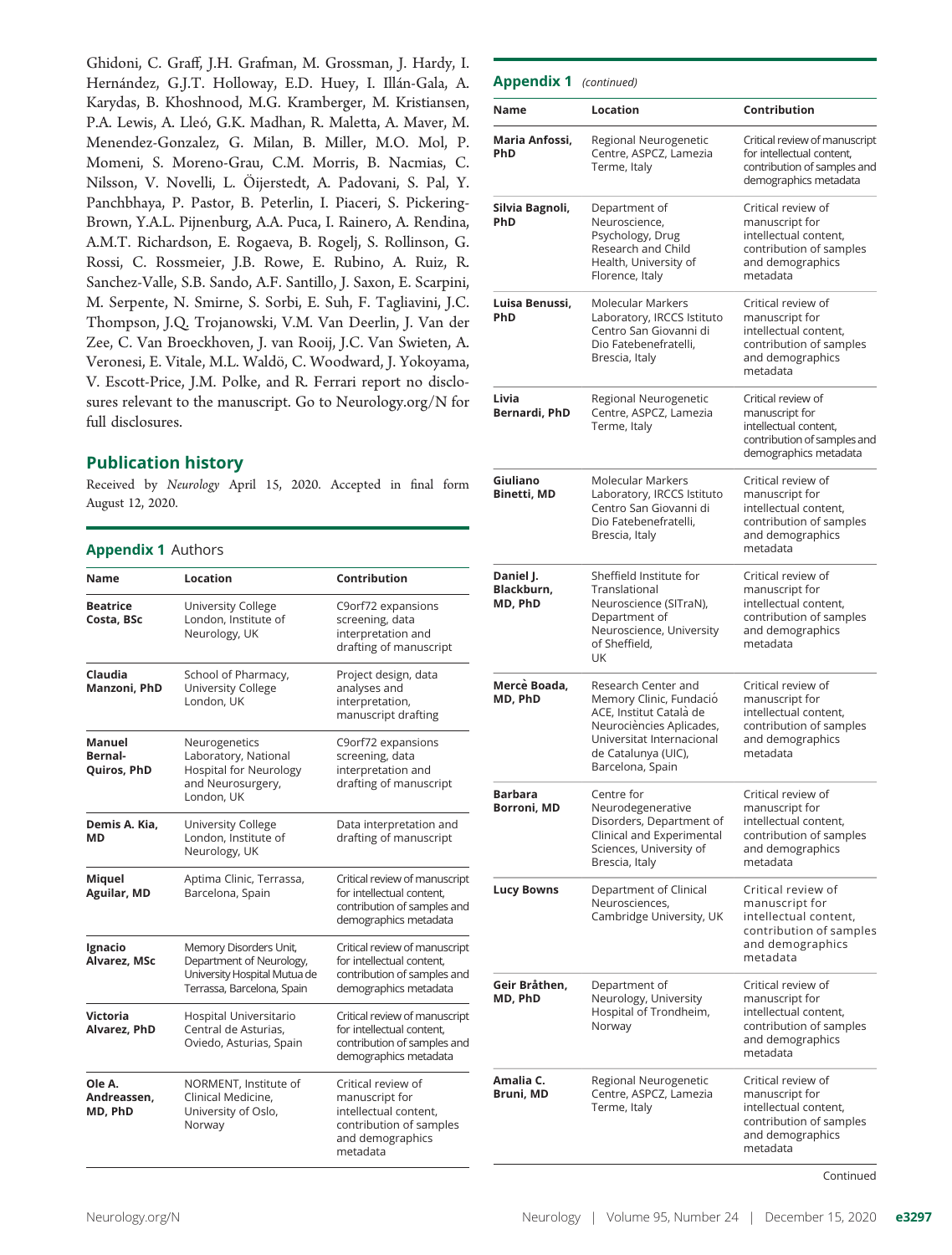### Appendix 1 (continued)

| Name                                   | Location                                                                                                                                           | Contribution                                                                                                             | Name                                    |
|----------------------------------------|----------------------------------------------------------------------------------------------------------------------------------------------------|--------------------------------------------------------------------------------------------------------------------------|-----------------------------------------|
| Huei-Hsin<br>Chiang, PhD               | Karolinska Institutet, Dept<br>NVS, Division of<br>Neurogeriatrics,<br>Bioclinicum, Solna,<br>Sweden                                               | Critical review of<br>manuscript for<br>intellectual content,<br>contribution of samples<br>and demographics<br>metadata | Elisabe<br>Durant                       |
| Jordi<br>Clarimon, PhD                 | Department of<br>Neurology, IIB Sant Pau,<br>Hospital de la Santa Creu i<br>Sant Pau, Universitat<br>Autònoma de Barcelona.<br>Spain               | Critical review of<br>manuscript for<br>intellectual content,<br>contribution of samples<br>and demographics<br>metadata | Dušan<br>MD<br>France                   |
| Shuna<br>Colville, MSc                 | Anne Rowling<br>Regenerative Neurology<br>Clinic, University of<br>Edinburgh, UK                                                                   | Critical review of<br>manuscript for<br>intellectual content,<br>contribution of samples<br>and demographics<br>metadata | Frangi<br>МD<br>Daniel<br>Galimk<br>PhD |
| Maria E.<br>Conidi, PhD                | Regional Neurogenetic<br>Centre, ASPCZ, Lamezia<br>Terme, Italy                                                                                    | Critical review of<br>manuscript for<br>intellectual content,<br>contribution of samples<br>and demographics<br>metadata | Maura<br>PhD                            |
| Tom E. Cope,<br>MD, PhD                | Department of Clinical<br>Neurosciences,<br>Cambridge University, UK                                                                               | Critical review of<br>manuscript for<br>intellectual content,<br>contribution of samples<br>and demographics<br>metadata | Mauriz<br>Gallucı                       |
| Carlos<br>Cruchaga,<br><b>PhD</b>      | NeuroGenomics and<br>Informatics, Washington<br>University, Department of<br>Psychiatry, St. Louis, MO                                             | Critical review of<br>manuscript for<br>intellectual content                                                             | Robert<br>Ghidor                        |
| Chiara Cupidi,<br>MD                   | Regional Neurogenetic<br>Centre, ASPCZ, Lamezia<br>Terme, Italy                                                                                    | Critical review of<br>manuscript for<br>intellectual content,<br>contribution of samples<br>and demographics<br>metadata | Carolir<br>Graff, l<br>PhD              |
| Maria Elena Di<br>Battista, MD,<br>PhD | Cognitive Impairment<br>Center, Local Health<br>Authority n.2 Marca<br>Trevigiana, Treviso, Italy                                                  | Critical review of<br>manuscript for<br>intellectual content,<br>contribution of samples<br>and demographics<br>metadata | lordan<br>Grafma                        |
| Janine Diehl-<br>Schmid, MD            | Technical University of<br>Munich, School of<br>Medicine, Department of<br>Psychiatry and<br>Psychotherapy, Germany                                | Critical review of<br>manuscript for<br>intellectual content,<br>contribution of samples<br>and demographics<br>metadata | Murray<br>Grossn<br>МD                  |
| <b>Monica Diez-</b><br>Fairen, MSc     | Memory Disorders Unit,<br>Department of<br>Neurology, University<br>Hospital Mutua de<br>Terrassa, Barcelona,<br>Spain                             | Critical review of<br>manuscript for<br>intellectual content,<br>contribution of samples<br>and demographics<br>metadata | John H<br>PhD                           |
| <b>Oriol Dols-</b><br>Icardo, PhD      | Department of<br>Neurology, IIB Sant Pau,<br>Hospital de la Santa Creu i<br>Sant Pau, Universitat<br>Autònoma de Barcelona,<br>Barcelona,<br>Spain | Critical review of<br>manuscript for<br>intellectual content,<br>contribution of samples<br>and demographics<br>metadata | Isabel<br>Hernár<br>MD, Ph              |

| Name                              | Location                                                                                                                                                                      | Contribution                                                                                                             |
|-----------------------------------|-------------------------------------------------------------------------------------------------------------------------------------------------------------------------------|--------------------------------------------------------------------------------------------------------------------------|
| <b>Elisabetta</b><br>Durante, PhD | Immunohematology and<br><b>Transfusional Medicine</b><br>Service, Local Health<br>Authority n.2 Marca<br>Trevigiana, Treviso, Italy                                           | Critical review of<br>manuscript for<br>intellectual content,<br>contribution of samples<br>and demographics<br>metadata |
| Dusan Flisar,<br>MD               | Department of<br>Neurology, University<br>Medical Center Ljubljana,<br>Slovenia                                                                                               | Critical review of manuscript<br>for intellectual content,<br>contribution of samples and<br>demographics metadata       |
| Francesca<br>Frangipane,<br>МD    | Regional Neurogenetic<br>Centre, ASPCZ, Lamezia<br>Terme, Italy                                                                                                               | Critical review of manuscript<br>for intellectual content,<br>contribution of samples and<br>demographics metadata       |
| Daniela<br>Galimberti,<br>PhD     | University of Milan, Dino<br>Ferrari Center, Italy                                                                                                                            | Critical review of manuscript<br>for intellectual content,<br>contribution of samples and<br>demographics metadata       |
| Maura Gallo,<br>PhD               | Regional Neurogenetic<br>Centre, ASPCZ, Lamezia<br>Terme, Italy                                                                                                               | Critical review of<br>manuscript for intellectual<br>content, contribution of<br>samples and<br>demographics metadata    |
| Maurizio<br>Gallucci, MD          | Cognitive Impairment<br>Center, Local Health<br>Authority n.2 Marca<br>Trevigiana, Treviso, Italy                                                                             | Critical review of<br>manuscript for<br>intellectual content,<br>contribution of samples<br>and demographics<br>metadata |
| Roberta<br>Ghidoni, PhD           | <b>Molecular Markers</b><br>Laboratory, IRCCS Istituto<br>Centro San Giovanni di<br>Dio Fatebenefratelli,<br>Brescia, Italy                                                   | Critical review of<br>manuscript for<br>intellectual content,<br>contribution of samples<br>and demographics<br>metadata |
| Caroline<br>Graff, MD,<br>PhD     | Karolinska Institutet, Dept<br>NVS, Division of<br>Neurogeriatrics,<br>Bioclinicum, Solna,<br>Sweden                                                                          | Critical review of<br>manuscript for<br>intellectual content,<br>contribution of samples<br>and demographics<br>metadata |
| lordan H.<br>Grafman, PhD         | Cognitive Neuroscience<br>Lab, Think and Speak Lab,<br>Shirley Ryan AbilityLab,<br>Chicago, IL                                                                                | Critical review of<br>manuscript for<br>intellectual content,<br>contribution of samples<br>and demographics<br>metadata |
| Murray<br>Grossman,<br>MD         | Department of<br>Neurology, Perelman<br>School of Medicine at the<br>University of<br>Pennsylvania,<br>Philadelphia                                                           | Critical review of<br>manuscript for<br>intellectual content,<br>contribution of samples<br>and demographics<br>metadata |
| John Hardy,<br><b>PhD</b>         | UCL Dementia Research<br>Institute Wing 1.2<br>Cruciform Building,<br>London, UK                                                                                              | Critical review of<br>manuscript for<br>intellectual content                                                             |
| Isabel<br>Hernández,<br>MD, PhD   | Research Center and<br>Memory Clinic. Fundació<br>ACE, Institut Català de<br>Neurociències Aplicades,<br>Universitat Internacional<br>de Catalunya (UIC),<br>Barcelona, Spain | Critical review of<br>manuscript for<br>intellectual content,<br>contribution of samples<br>and demographics<br>metadata |

Appendix 1 (continued)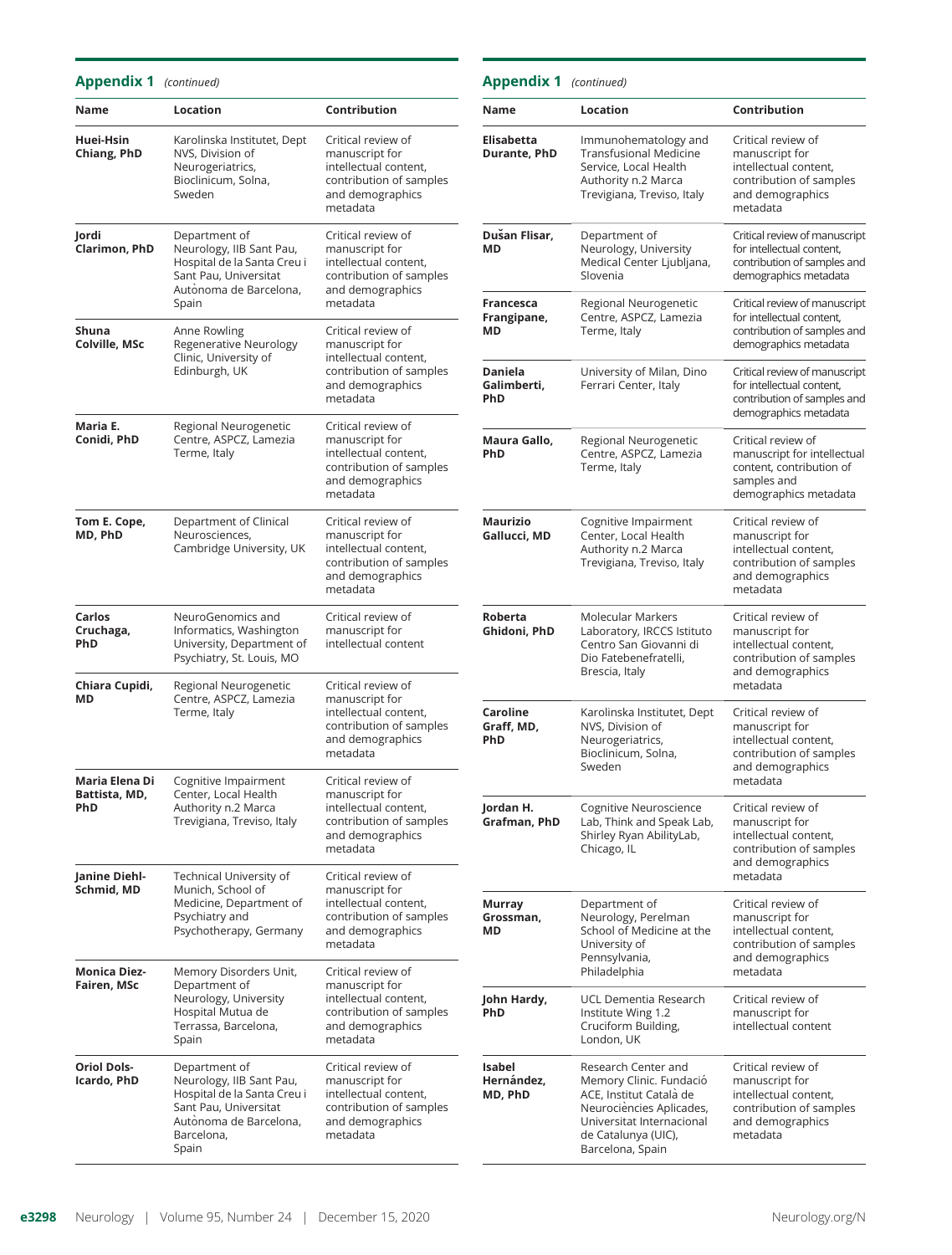Appendix 1 (continued)

| Name                                              | Location                                                                                                                             | Contribution                                                                                                             |
|---------------------------------------------------|--------------------------------------------------------------------------------------------------------------------------------------|--------------------------------------------------------------------------------------------------------------------------|
| Guy J.T.<br>Holloway,<br>MBBS,<br><b>MRCPsych</b> | Royal Edinburgh Hospital,<br>Edinburgh, UK                                                                                           | Critical review of manuscript<br>for intellectual content,<br>contribution of samples and<br>demographics metadata       |
| Edward D.<br>Huey, MD                             | Taub Institute for<br>Research on Alzheimer's<br>Disease and the Aging<br>Brain, Columbia<br>University, New York, NY                | Critical review of<br>manuscript for<br>intellectual content,<br>contribution of samples<br>and demographics<br>metadata |
| Ignacio Illán-<br>Gala, MD, PhD                   | Department of<br>Neurology, IIB Sant Pau,<br>Hospital de la Santa Creu i<br>Sant Pau, Universitat<br>Autònoma de Barcelona,<br>Spain | Critical review of<br>manuscript for<br>intellectual content,<br>contribution of samples<br>and demographics<br>metadata |
| Anna Karydas,<br>MSc                              | Department of<br>Neurology, Memory and<br>Aging Center, University<br>of California, San<br>Francisco                                | Critical review of<br>manuscript for<br>intellectual content,<br>contribution of samples<br>and demographics<br>metadata |
| <b>Behzad</b><br>Khoshnood,<br>PhD                | Karolinska Institutet, Dept<br>NVS, Division of<br>Neurogeriatrics,<br>Bioclinicum, Solna,<br>Sweden                                 | Critical review of<br>manuscript for<br>intellectual content,<br>contribution of samples<br>and demographics<br>metadata |
| Milica G.<br>Kramberger,<br>MD, PhD               | Department of<br>Neurology, University<br>Medical Center Ljubljana,<br>Slovenia                                                      | Critical review of<br>manuscript for<br>intellectual content,<br>contribution of samples<br>and demographics<br>metadata |
| Mark<br>Kristiansen,<br>PhD                       | UCL Genomics, UCL Great<br>Ormond Street Institute of<br>Child Health, London, UK                                                    | Critical review of<br>manuscript for<br>intellectual content                                                             |
| Patrick A.<br>Lewis, PhD                          | The Royal Veterinary<br>College, Department of<br>Comparative Biomedical<br>Sciences, London, UK                                     | Critical review of<br>manuscript for<br>intellectual content                                                             |
| Alberto Lleó,<br>MD, PhD                          | Department of<br>Neurology, IIB Sant Pau,<br>Hospital de la Santa Creu i<br>Sant Pau, Universitat<br>Autònoma de Barcelona,<br>Spain | Critical review of<br>manuscript for<br>intellectual content,<br>contribution of samples<br>and demographics<br>metadata |
| Gaganjit K.<br>Madhan, MSc                        | UCL Genomics, UCL Great<br>Ormond Street Institute of<br>Child Health, London, UK                                                    | Critical review of<br>manuscript for<br>intellectual content,<br>contribution of samples<br>and demographics<br>metadata |
| Raffaele<br>Maletta, MD                           | Regional Neurogenetic<br>Centre, ASPCZ, Lamezia<br>Terme, Italy                                                                      | Critical review of<br>manuscript for<br>intellectual content,<br>contribution of samples<br>and demographics<br>metadata |
| Aleš Maver,<br>MD, PhD                            | Clinical Institute of<br>Medical Genetics,<br>University Medical Center<br>Ljubljana, Slovenia                                       | Critical review of<br>manuscript for<br>intellectual content,<br>contribution of samples<br>and demographics<br>metadata |

| <b>Appendix 1</b>                           | (continued)                                                                                                                                                                     |                                                                                                                          |
|---------------------------------------------|---------------------------------------------------------------------------------------------------------------------------------------------------------------------------------|--------------------------------------------------------------------------------------------------------------------------|
| Name                                        | Location                                                                                                                                                                        | Contribution                                                                                                             |
| Manuel<br>Menendez-<br>Gonzalez, MD,<br>PhD | Hospital Universitario<br>Central de Asturias.<br>Oviedo, Asturias, Spain                                                                                                       | Critical review of<br>manuscript for<br>intellectual content,<br>contribution of samples<br>and demographics<br>metadata |
| Graziella<br>Milan, MD                      | Geriatric Center Frullone<br>ASL Napoli 1 Centro,<br>Napoli, Italy                                                                                                              | Critical review of<br>manuscript for<br>intellectual content,<br>contribution of samples<br>and demographics<br>metadata |
| Bruce L.<br>Miller, MD                      | Department of<br>Neurology, Memory and<br>Aging Center, University<br>of California, San<br>Francisco                                                                           | Critical review of<br>manuscript for<br>intellectual content,<br>contribution of samples<br>and demographics<br>metadata |
| Merel O. Mol,<br><b>MSc</b>                 | Department of<br>Neurology, Erasmus<br>Medical Center,<br>Rotterdam, the<br>Netherlands                                                                                         | Critical review of<br>manuscript for<br>intellectual content,<br>contribution of samples<br>and demographics<br>metadata |
| Parastoo<br>Momeni, PhD                     | Rona Holdings, Silicon<br>Valley, CA                                                                                                                                            | Critical review of<br>manuscript for<br>intellectual content,<br>contribution of metadata                                |
| Sonia Moreno-<br>Grau, PhD                  | Research Center and<br>Memory Clinic, Fundació<br>ACE, Institut Català de<br>Neurociències Aplicades,<br>Universitat Internacional<br>de Catalunya (UIC),<br>Barcelona, Spain   | Critical review of<br>manuscript for<br>intellectual content,<br>contribution of samples<br>and demographics<br>metadata |
| Christopher<br>M. Morris,<br>PhD            | Newcastle Brain Tissue<br>Resource, Institute of<br>Neuroscience, Newcastle<br>University, Edwardson<br>Building, Campus for<br>Ageing and Vitality,<br>Newcastle upon Tyne, UK | Critical review of<br>manuscript for<br>intellectual content,<br>contribution of samples<br>and demographics<br>metadata |
| Benedetta<br>Nacmias, PhD                   | Department of<br>Neuroscience,<br>Psychology, Drug<br>Research and Child<br>Health, University of<br>Florence, Italy                                                            | Critical review of<br>manuscript for<br>intellectual content,<br>contribution of samples<br>and demographics<br>metadata |
| Christer<br>Nilsson, MD                     | Department of<br>Neurology, Skåne<br>University Hospital,<br>Malmö, Sweden                                                                                                      | Critical review of<br>manuscript for<br>intellectual content,<br>contribution of samples<br>and demographics<br>metadata |
| Valeria<br>Novelli, PhD                     | Fondazione Policlinico<br>Universitario A. Gemelli<br>IRCCS, Rome, Italy                                                                                                        | Critical review of<br>manuscript for<br>intellectual content,<br>contribution of samples<br>and demographics<br>metadata |
| Linn<br>Oijerstedt,<br><b>MD</b>            | Karolinska Institutet, Dept<br>NVS, Division of<br>Neurogeriatrics,<br>Bioclinicum, Solna,<br>Sweden                                                                            | Critical review of<br>manuscript for<br>intellectual content,<br>contribution of samples<br>and demographics<br>metadata |

Continued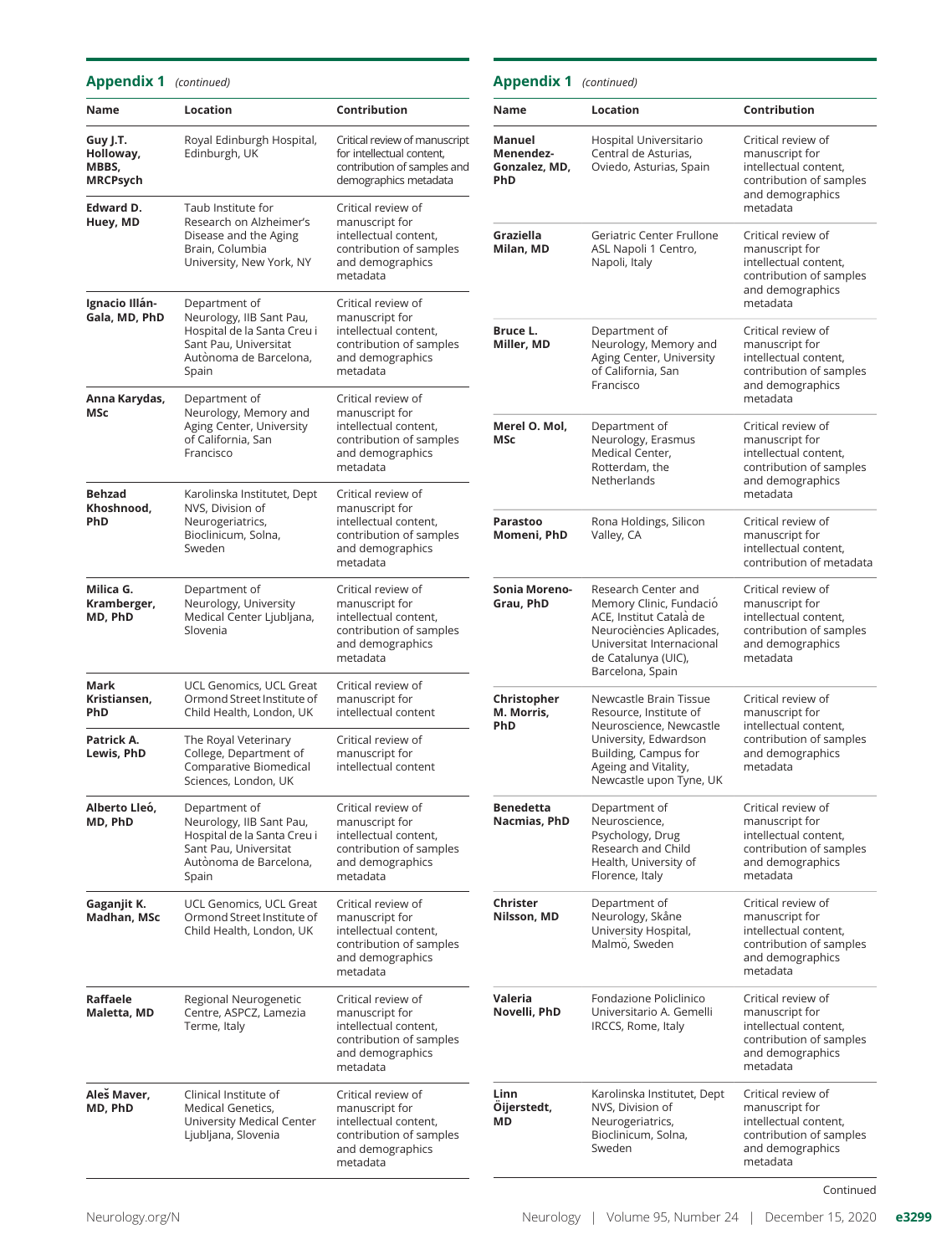### Appendix 1 (continued)

| Name                                   | Location                                                                                                                              | Contribution                                                                                                                | Name                                      |
|----------------------------------------|---------------------------------------------------------------------------------------------------------------------------------------|-----------------------------------------------------------------------------------------------------------------------------|-------------------------------------------|
| Alessandro<br>Padovani, MD             | Centre for<br>Neurodegenerative<br>Disorders, Department of<br>Clinical and Experimental<br>Sciences, University of<br>Brescia, Italy | Critical review of<br>manuscript for<br>intellectual content,<br>contribution of samples<br>and demographics<br>metadata    | Anna M.<br><b>Richards</b><br><b>FRCP</b> |
| Suvankar Pal,<br>MBBS, MRCP,<br>MD     | Anne Rowling<br>Regenerative Neurology<br>Clinic, University of<br>Edinburgh, UK                                                      | Critical review of<br>manuscript for<br>intellectual content,<br>contribution of samples<br>and demographics<br>metadata    | <b>Ekaterin</b><br>Rogaeva                |
| Yasmin<br>Panchbhaya,<br>MSc           | UCL Genomics, UCL Great<br>Ormond Street Institute of<br>Child Health, London, UK                                                     | Critical review of<br>manuscript for<br>intellectual content                                                                | <b>Boris Rog</b><br>PhD                   |
| Pau Pastor,<br>MD, PhD                 | Memory Disorders Unit,<br>Department of<br>Neurology, University<br>Hospital Mutua de<br>Terrassa, Barcelona,<br>Spain                | Critical review of<br>manuscript for<br>intellectual content,<br>contribution of samples<br>and demographics<br>metadata    | Sara<br>Rollinsor<br>PhD                  |
| Borut<br>Peterlin, MD,<br>PhD          | Clinical Institute of<br>Medical Genetics,<br>University Medical Center<br>Ljubljana, Slovenia                                        | Critical review of<br>manuscript for<br>intellectual content,<br>contribution of samples<br>and demographics<br>metadata    | Giacomiı<br>Rossi, Ph                     |
| Irene Piaceri,<br>PhD                  | Department of<br>Neuroscience,<br>Psychology, Drug<br>Research and Child<br>Health, University of<br>Florence, Italy                  | Critical review of<br>manuscript for<br>intellectual content,<br>contribution of<br>samples and<br>demographics<br>metadata | Carola<br>Roßmeie                         |
| Stuart<br>Pickering-<br>Brown, PhD     | Division of Neuroscience<br>& Experimental<br>Psychology, The<br>University of Manchester,<br>UK                                      | Critical review of<br>manuscript for<br>intellectual content,<br>contribution of samples<br>and demographics<br>metadata    | James B.<br>Rowe, M<br>PhD                |
| Yolande A.L.<br>Pijnenburg,<br>MD, PhD | Amsterdam University<br>Medical Center, VU<br>University Medical Center,<br>the Netherlands                                           | Critical review of<br>manuscript for<br>intellectual content,<br>contribution of<br>samples and<br>demographics<br>metadata | Elisa Rub<br>MD, PhD                      |
| Annibale A.<br>Puca, MD                | Cardiovascular Research<br>Unit, IRCCS Multimedica,<br>Milan, Italy                                                                   | Critical review of<br>manuscript for<br>intellectual content,<br>contribution of samples<br>and demographics<br>metadata    | Agustín I<br>MD, PhD                      |
| Innocenzo<br>Rainero, MD,<br>PhD       | Neurology I, Department<br>of Neuroscience,<br>University of Torino, Italy                                                            | Critical review of<br>manuscript for<br>intellectual content,<br>contribution of samples<br>and demographics<br>metadata    | Raquel<br>Sanchez-<br>MD, PhD             |
| Antonella<br>Rendina, PhD              | NeurOMICS laboratory,<br>Institute of Biochemistry<br>and Cell Biology (IBBC),<br>CNR Napoli, Italy                                   | Critical review of<br>manuscript for<br>intellectual content,<br>contribution of samples<br>and demographics                | Sigrid B.<br>Sando, P                     |

| <b>Appendix 1</b><br>(continued)        |                                                                                                                                                                               |                                                                                                                          |  |
|-----------------------------------------|-------------------------------------------------------------------------------------------------------------------------------------------------------------------------------|--------------------------------------------------------------------------------------------------------------------------|--|
| Name                                    | Location                                                                                                                                                                      | Contribution                                                                                                             |  |
| Anna M.T.<br>Richardson,<br><b>FRCP</b> | Manchester Centre for<br>Clinical Neurosciences,<br>Salford Royal NHS Trust,<br>Manchester, UK                                                                                | Critical review of<br>manuscript for<br>intellectual content,<br>contribution of samples<br>and demographics<br>metadata |  |
| Ekaterina<br>Rogaeva, PhD               | Tanz Centre for<br>Research in<br>Neurodegenerative<br>Diseases, University<br>of Toronto,<br>Canada                                                                          | Critical review of<br>manuscript for<br>intellectual content                                                             |  |
| Boris Rogelj,<br>PhD                    | Department of<br>Biotechnology, Jožef<br>Stefan Institute, Ljubljana,<br>Slovenia                                                                                             | Critical review of manuscript<br>for intellectual content,<br>contribution of samples and<br>demographics metadata       |  |
| Sara<br>Rollinson,<br>PhD               | Division of Neuroscience<br>& Experimental<br>Psychology, The<br>University of Manchester,<br>UK                                                                              | Critical review of<br>manuscript for<br>intellectual content,<br>contribution of samples<br>and demographics<br>metadata |  |
| Giacomina<br>Rossi, PhD                 | Division of Neurology V<br>and Neuropathology;<br>Fondazione IRCCS Istituto<br>Neurologico Carlo Besta,<br>Milan, Italy                                                       | Critical review of<br>manuscript for<br>intellectual content,<br>contribution of samples<br>and demographics<br>metadata |  |
| Carola<br>Roßmeier, MD                  | Technical University of<br>Munich, School of<br>Medicine, Department of<br>Psychiatry and<br>Psychotherapy, Germany                                                           | Critical review of<br>manuscript for<br>intellectual content,<br>contribution of samples<br>and demographics<br>metadata |  |
| James B.<br>Rowe, MD,<br>PhD            | Department of Clinical<br>Neurosciences,<br>Cambridge University, UK                                                                                                          | Critical review of<br>manuscript for<br>intellectual content,<br>contribution of samples<br>and demographics<br>metadata |  |
| Elisa Rubino,<br>MD, PhD                | Neurology I, Department<br>of Neuroscience,<br>University of Torino, Italy                                                                                                    | Critical review of<br>manuscript for<br>intellectual content,<br>contribution of samples<br>and demographics<br>metadata |  |
| Agustín Ruiz,<br>MD, PhD                | Research Center and<br>Memory Clinic. Fundació<br>ACE, Institut Català de<br>Neurociències Aplicades,<br>Universitat Internacional<br>de Catalunya (UIC),<br>Barcelona, Spain | Critical review of<br>manuscript for<br>intellectual content,<br>contribution of samples<br>and demographics<br>metadata |  |
| Raquel<br>Sanchez-Valle,<br>MD, PhD     | Alzheimer's Disease and<br>Other Cognitive Disorders<br>Unit, Hospital Clinic of<br>Barcelona, Spain                                                                          | Critical review of<br>manuscript for<br>intellectual content,<br>contribution of samples<br>and demographics<br>metadata |  |
| Sigrid B.<br>Sando, PhD                 | Department of<br>Neurology, University<br>Hospital of Trondheim,<br>Norway                                                                                                    | Critical review of<br>manuscript for<br>intellectual content,<br>contribution of samples<br>and demographics<br>metadata |  |

metadata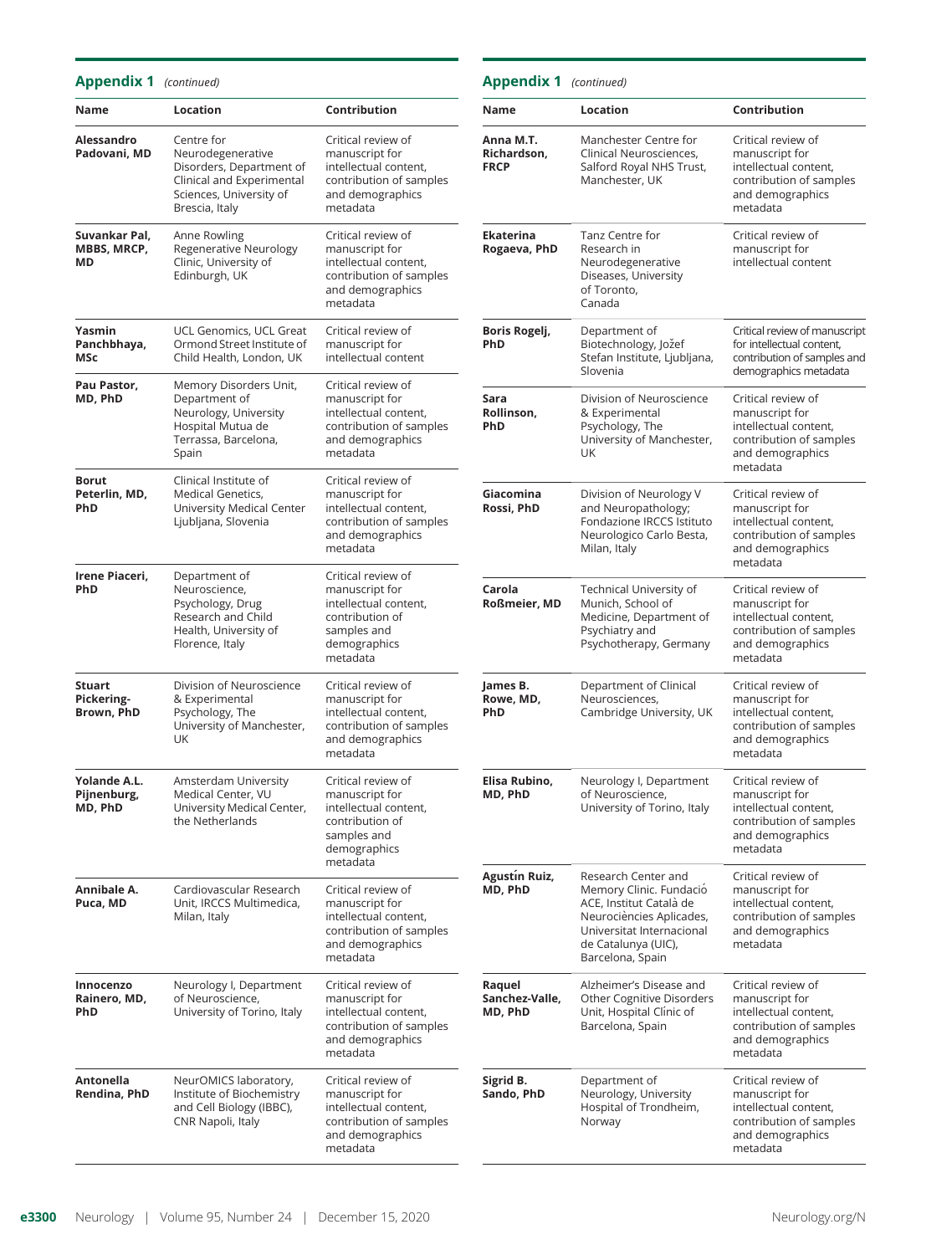| <b>Appendix 1</b> (continued)          |                                                                                                                                             |                                                                                                                             |
|----------------------------------------|---------------------------------------------------------------------------------------------------------------------------------------------|-----------------------------------------------------------------------------------------------------------------------------|
| Name                                   | Location                                                                                                                                    | Contribution                                                                                                                |
| Alexander F.<br>Santillo, MD,<br>PhD   | Clinical Memory Research<br>Unit, Lund University,<br>Sweden                                                                                | Critical review of<br>manuscript for<br>intellectual content,<br>contribution of samples<br>and demographics<br>metadata    |
| Jennifer<br>Saxon, MSc                 | Manchester Centre for<br>Clinical Neurosciences,<br>Salford Royal NHS Trust,<br>UK                                                          | Critical review of<br>manuscript for<br>intellectual content,<br>contribution of samples<br>and demographics<br>metadata    |
| Elio Scarpini,<br>MD                   | University of Milan, Dino<br>Ferrari Center, Italy                                                                                          | Critical review of manuscript<br>for intellectual content,<br>contribution of samples and<br>demographics metadata          |
| Maria<br>Serpente, PhD                 | University of Milan, Dino<br>Ferrari Center, Italy                                                                                          | Critical review of<br>manuscript for<br>intellectual content,<br>contribution of samples<br>and demographics<br>metadata    |
| Nicoletta<br>Smirne, BSc               | Regional Neurogenetic<br>Centre, ASPCZ, Lamezia<br>Terme, Italy                                                                             | Critical review of<br>manuscript for<br>intellectual content,<br>contribution of samples<br>and demographics<br>metadata    |
| Sandro Sorbi,<br>MD                    | Department of<br>Neuroscience,<br>Psychology, Drug<br>Research and Child<br>Health, University of<br>Florence, Italy                        | Critical review of<br>manuscript for<br>intellectual content,<br>contribution of samples<br>and demographics<br>metadata    |
| EunRan Suh,<br>PhD                     | Department of Pathology<br>and Laboratory Medicine,<br>Perelman School of<br>Medicine at the University<br>of Pennsylvania,<br>Philadelphia | Critical review of<br>manuscript for<br>intellectual content.<br>contribution of<br>samples and<br>demographics<br>metadata |
| Fabrizio<br>Tagliavini, MD             | Fondazione IRCCS Istituto<br>Neurologico Carlo Besta,<br>Milan, Italy                                                                       | Critical review of<br>manuscript for<br>intellectual content,<br>contribution of<br>samples and<br>demographics<br>metadata |
| Jennifer C.<br>Thompson,<br>PhD        | Manchester Centre for<br>Clinical Neurosciences,<br>Salford Royal NHS Trust,<br>Manchester, UK                                              | Critical review of<br>manuscript for intellectual<br>content, contribution of<br>samples and demographics<br>metadata       |
| John Q.<br>Trojanowski,<br>MD, PhD     | Department of Pathology<br>and Laboratory Medicine,<br>Perelman School of<br>Medicine at the University<br>of Pennsylvania,<br>Philadelphia | Critical review of<br>manuscript for<br>intellectual content,<br>contribution of<br>samples and<br>demographics<br>metadata |
| Vivianna M.<br>Van Deerlin,<br>MD, PhD | Department of Pathology<br>and Laboratory Medicine,<br>Perelman School of<br>Medicine at the University<br>of Pennsylvania,<br>Philadelphia | Critical review of<br>manuscript for intellectual<br>content, contribution of<br>samples and demographics<br>metadata       |

| <b>Appendix 1</b> (continued)             |                                                                                                                                                                                                                                                   |                                                                                                                          |
|-------------------------------------------|---------------------------------------------------------------------------------------------------------------------------------------------------------------------------------------------------------------------------------------------------|--------------------------------------------------------------------------------------------------------------------------|
| Name                                      | Location                                                                                                                                                                                                                                          | Contribution                                                                                                             |
| Julie van der<br>Zee, PhD                 | Neurodegenerative Brain<br>Diseases group, Center<br>for Molecular Neurology,<br>VIB, Antwerp, Belgium                                                                                                                                            | Critical review of<br>manuscript for intellectual<br>content, contribution of<br>samples and demographics<br>metadata    |
| Christine Van<br>Broeckhoven,<br>DSc, PhD | Neurodegenerative Brain<br>Diseases group, Center<br>for Molecular Neurology,<br>VIB, Antwerp, Belgium                                                                                                                                            | Critical review of manuscript<br>for intellectual content,<br>contribution of samples and<br>demographics metadata       |
| Jeroen G.J. van<br>Rooij                  | Department of<br>Neurology, Erasmus<br>Medical Center,<br>Rotterdam, the<br>Netherlands                                                                                                                                                           | Critical review of<br>manuscript for<br>intellectual content,<br>contribution of samples<br>and demographics<br>metadata |
| John C. van<br>Swieten, MD,<br>PhD        | Department of<br>Neurology, Erasmus<br>Medical Center,<br>Rotterdam, the<br>Netherlands                                                                                                                                                           | Critical review of<br>manuscript for intellectual<br>content, contribution of<br>samples and demographics<br>metadata    |
| Arianna<br>Veronesi, MD,<br>PhD           | Cognitive Impairment<br>Center, Local Health<br>Authority n.2 Marca<br>Trevigiana, Treviso,<br>Italy                                                                                                                                              | Critical review of<br>manuscript for<br>intellectual content,<br>contribution of samples<br>and demographics<br>metadata |
| Emilia Vitale,<br>PhD                     | NeurOMICS laboratory,<br>Institute of Biochemistry<br>and Cell Biology (IBBC),<br>CNR Napoli, Italy                                                                                                                                               | Critical review of<br>manuscript for intellectual<br>content, contribution of<br>samples and demographics<br>metadata    |
| Maria L.<br>Waldö, MD,<br>PhD             | Division of Clinical<br>Sciences Helsingborg,<br>Department of Clinical<br>Sciences Lund, Lund<br>University, Sweden                                                                                                                              | Critical review of<br>manuscript for<br>intellectual content,<br>contribution of samples<br>and demographics<br>metadata |
| Cathy<br>Woodward,<br><b>MSc</b>          | Neurogenetics<br>Laboratory, National<br><b>Hospital for Neurology</b><br>and Neurosurgery,<br>London, UK                                                                                                                                         | C9orf72 expansions<br>screening, data<br>interpretation and<br>drafting of<br>manuscript                                 |
| Jennifer S.<br>Yokoyama,<br>PhD           | Department of<br>Neurology, Memory and<br>Aging Center, University<br>of California, San<br>Francisco                                                                                                                                             | Critical review of<br>manuscript for intellectual<br>content, contribution of<br>samples and demographics<br>metadata    |
| Valentina<br><b>Escott-Price,</b><br>PhD  | Medical Research Council<br>Centre for Neuropsychiatric<br>Genetics and Genomics,<br>Division of Psychological<br>Medicine and Clinical<br>Neurosciences, Cardiff<br>University, UK and Dementia<br>Research Institute, Cardiff<br>University, UK | Project design, data<br>analyses and<br>interpretation,<br>manuscript drafting                                           |
| James M.<br>Polke, PhD                    | Neurogenetics Laboratory,<br>National Hospital for<br>Neurology and<br>Neurosurgery, London, UK                                                                                                                                                   | C9orf72 expansions<br>screening, data<br>interpretation and<br>drafting of manuscript                                    |
| Raffaele<br>Ferrari, PhD                  | Department of<br>Neurodegenerative<br>Disease, University<br>College London, Institute<br>of Neurology, UK                                                                                                                                        | Project design, data<br>analyses and<br>interpretation,<br>manuscript drafting                                           |